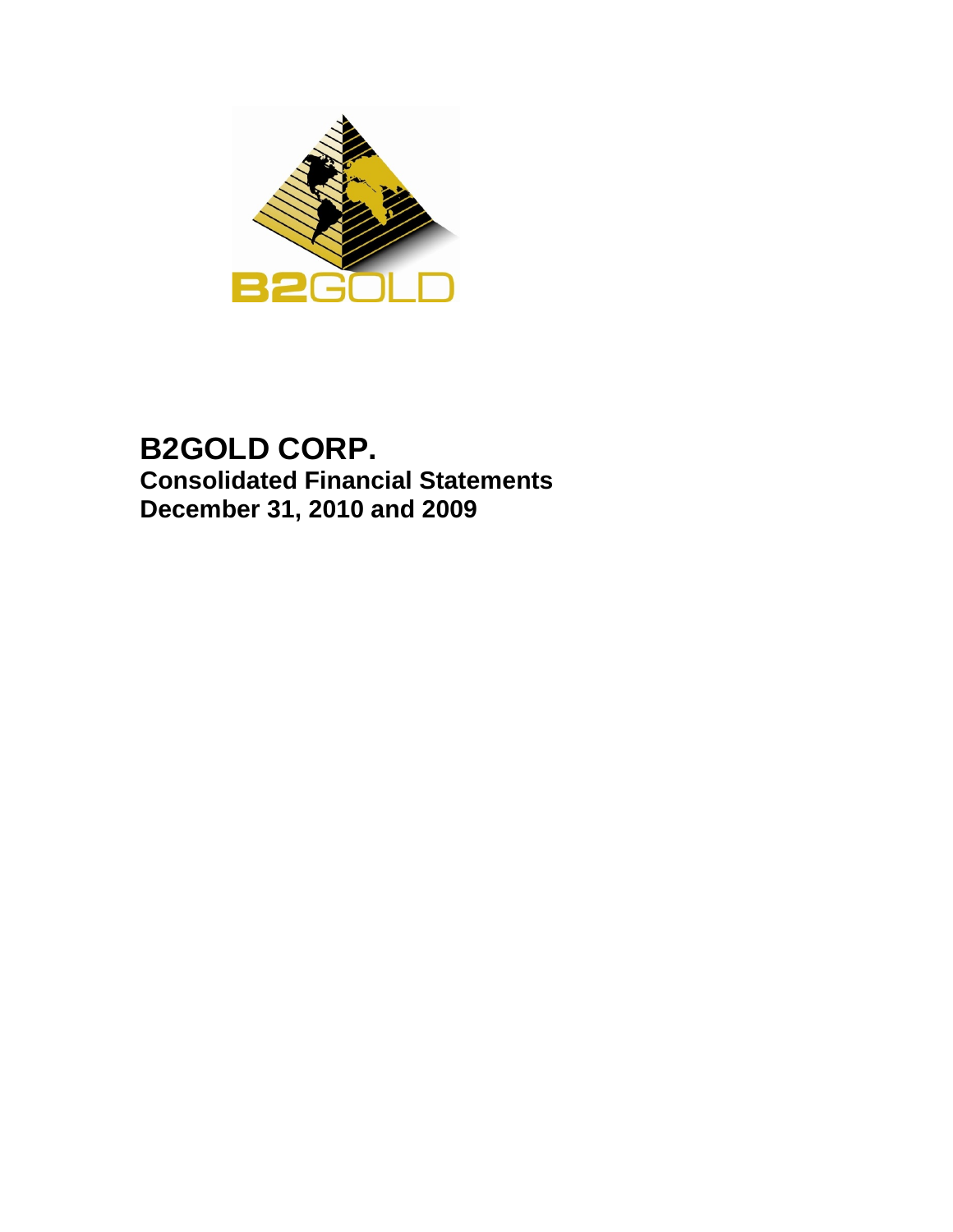

**PricewaterhouseCoopers LLP Chartered Accountants** PricewaterhouseCoopers Place 250 Howe Street, Suite 700 Vancouver, British Columbia Canada V6C 3S7 Telephone +1 604 806 7000 Facsimile +1 604 806 7806 www.pwc.com/ca

#### **Independent Auditor's Report**

#### **To the Shareholders of B2Gold Corp.**

We have audited the accompanying consolidated financial statements of B2Gold Corp. which comprise the consolidated balance sheets as at December 31, 2010 and 2009 and the consolidated statements of operations, comprehensive income(loss) and deficit, and statements of cash flows for the years then ended, and the related notes including a summary of significant accounting policies.

#### **Management's responsibility for the consolidated financial statements**

Management is responsible for the preparation and fair presentation of these consolidated financial statements in accordance with Canadian generally accepted accounting principles, and for such internal control as management determines is necessary to enable the preparation of consolidated financial statements that are free from material misstatement, whether due to fraud or error.

#### **Auditor's responsibility**

Our responsibility is to express an opinion on these consolidated financial statements based on our audits. We conducted our audits in accordance with Canadian generally accepted auditing standards. Those standards require that we comply with ethical requirements and plan and perform the audit to obtain reasonable assurance about whether the consolidated financial statements are free from material misstatement.

An audit involves performing procedures to obtain audit evidence about the amounts and disclosures in the consolidated financial statements. The procedures selected depend on the auditor's judgment, including the assessment of the risks of material misstatement of the consolidated financial statements, whether due to fraud or error. In making those risk assessments, the auditor considers internal control relevant to the entity's preparation and fair presentation of the consolidated financial statements in order to design audit procedures that are appropriate in the circumstances, but not for the purpose of expressing an opinion on the effectiveness of the entity's internal control. An audit also includes evaluating the appropriateness of accounting policies used and the reasonableness of accounting estimates made by management, as well as evaluating the overall presentation of the consolidated financial statements.

We believe that the audit evidence we have obtained in our audits is sufficient and appropriate to provide a basis for our audit opinion.

#### **Opinion**

In our opinion, the consolidated financial statements present fairly, in all material respects, the financial position of B2Gold Corp. and its subsidiaries as at December 31, 2010 and 2009 and the results of their operations and their cash flows for the years then ended in accordance with Canadian generally accepted accounting principles.

*Signed "PricewaterhouseCoopers LLP"*

**Chartered Accountants** Vancouver, British Columbia March 30, 2011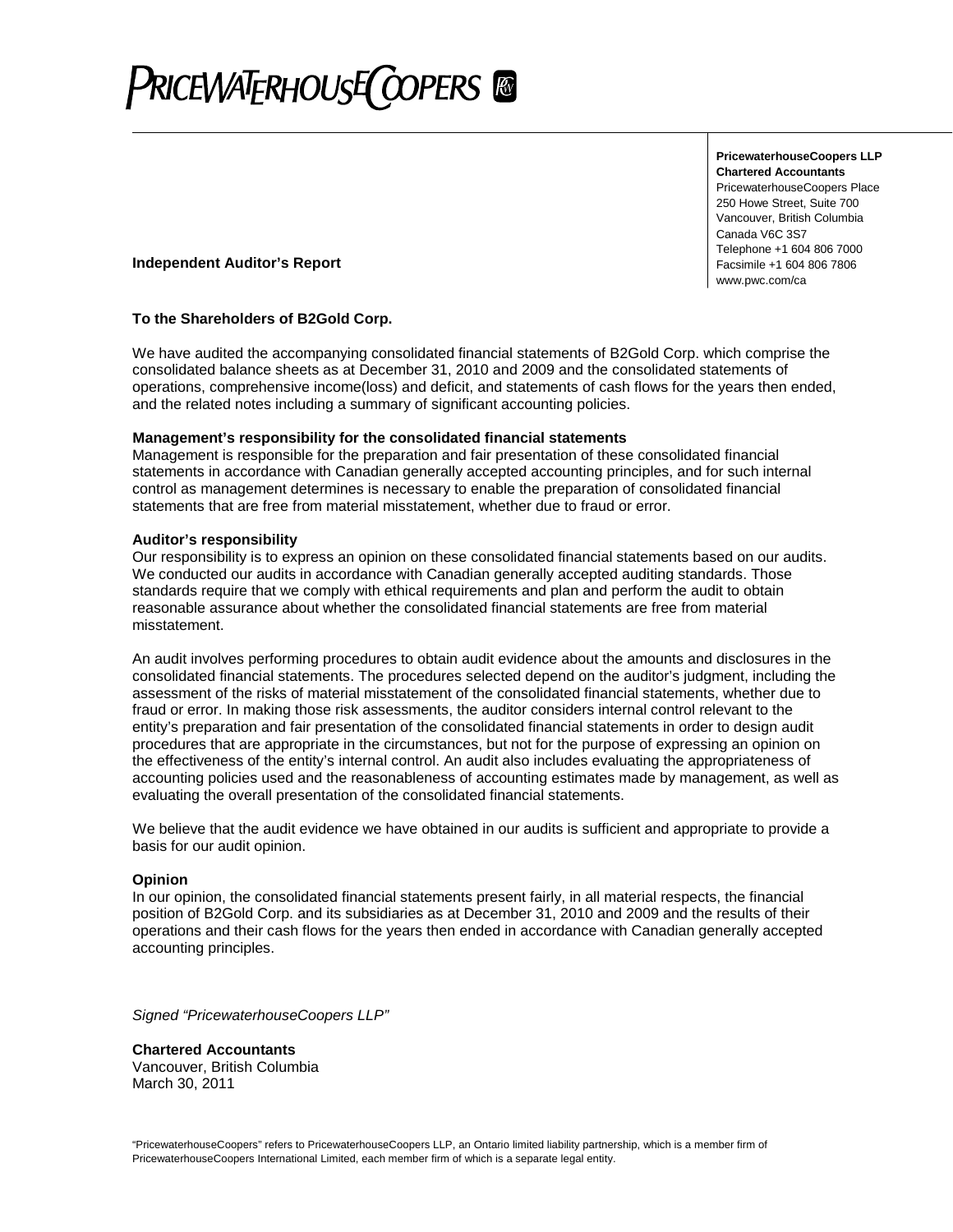# *CONSOLIDATED BALANCE SHEETS*

(Expressed in thousands of United States dollars)

|                                                                                                                                                                                                                                                                                      | As at<br>December 31,<br>2010 |                                           |    | As at<br>December 31,<br>2009                     |  |
|--------------------------------------------------------------------------------------------------------------------------------------------------------------------------------------------------------------------------------------------------------------------------------------|-------------------------------|-------------------------------------------|----|---------------------------------------------------|--|
| <b>Assets</b>                                                                                                                                                                                                                                                                        |                               |                                           |    |                                                   |  |
| <b>Current</b><br>Cash and cash equivalents<br>Accounts receivable and prepaids<br>Value-added and other tax receivables<br>Note receivable (Note 6)<br>Inventories (Note 5)<br>Marketable securities (carried at quoted market value)                                               | \$                            | 70,012<br>5,605<br>5,525<br>19,438<br>483 | \$ | 2,924<br>4,925<br>3,173<br>1,700<br>10,263<br>369 |  |
|                                                                                                                                                                                                                                                                                      |                               | 101,063                                   |    | 23,354                                            |  |
| Mining interests (Notes 4 and 6)                                                                                                                                                                                                                                                     |                               | 235,735                                   |    | 222,220                                           |  |
| Other assets (Note 7)                                                                                                                                                                                                                                                                |                               | 1,056                                     |    | 1,780                                             |  |
|                                                                                                                                                                                                                                                                                      | \$                            | 337,854                                   | \$ | 247,354                                           |  |
| <b>Liabilities</b>                                                                                                                                                                                                                                                                   |                               |                                           |    |                                                   |  |
| Current<br>Accounts payable and accrued liabilities<br>Current portion of asset retirement obligations (Note 9)<br>Related party loans (Notes 11 and 12)                                                                                                                             | \$                            | 15,003<br>1,389<br>102                    | \$ | 10,051<br>658<br>1,061                            |  |
|                                                                                                                                                                                                                                                                                      |                               | 16,494                                    |    | 11,770                                            |  |
| <b>Credit Facility Ioan, net of unamortized transaction costs (Note 8)</b>                                                                                                                                                                                                           |                               |                                           |    | 8,642                                             |  |
| Asset retirement obligations (Note 9)                                                                                                                                                                                                                                                |                               | 13,578                                    |    | 13,166                                            |  |
| Future income tax liabilities (Note 13)                                                                                                                                                                                                                                              |                               | 16,367                                    |    | 11,616                                            |  |
| Other liabilities (Note 10)                                                                                                                                                                                                                                                          |                               | 2,776                                     |    | 2,497                                             |  |
|                                                                                                                                                                                                                                                                                      |                               | 49,215                                    |    | 47,691                                            |  |
| <b>Shareholders' Equity</b><br>Capital stock (Note 11)<br><b>Authorized</b><br>- unlimited number of common shares, without par value<br>- unlimited number of preferred shares, without par value<br><b>Issued</b><br>- 337,570,170 common shares (December 31, 2009 - 282,531,023) |                               | 300,985                                   |    | 233,842                                           |  |
| Value assigned to stock options and share purchase warrants (Note 11)                                                                                                                                                                                                                |                               |                                           |    |                                                   |  |
| <b>Deficit</b>                                                                                                                                                                                                                                                                       |                               | 20,143<br>(32, 489)                       |    | 27,800<br>(61,979)                                |  |
|                                                                                                                                                                                                                                                                                      |                               | 288,639                                   |    | 199,663                                           |  |
|                                                                                                                                                                                                                                                                                      | \$                            | 337,854                                   | \$ | 247,354                                           |  |

**Commitments** *(Note 6)* **Contingent gain** *(Note 16)* **Subsequent event** *(Note 17)*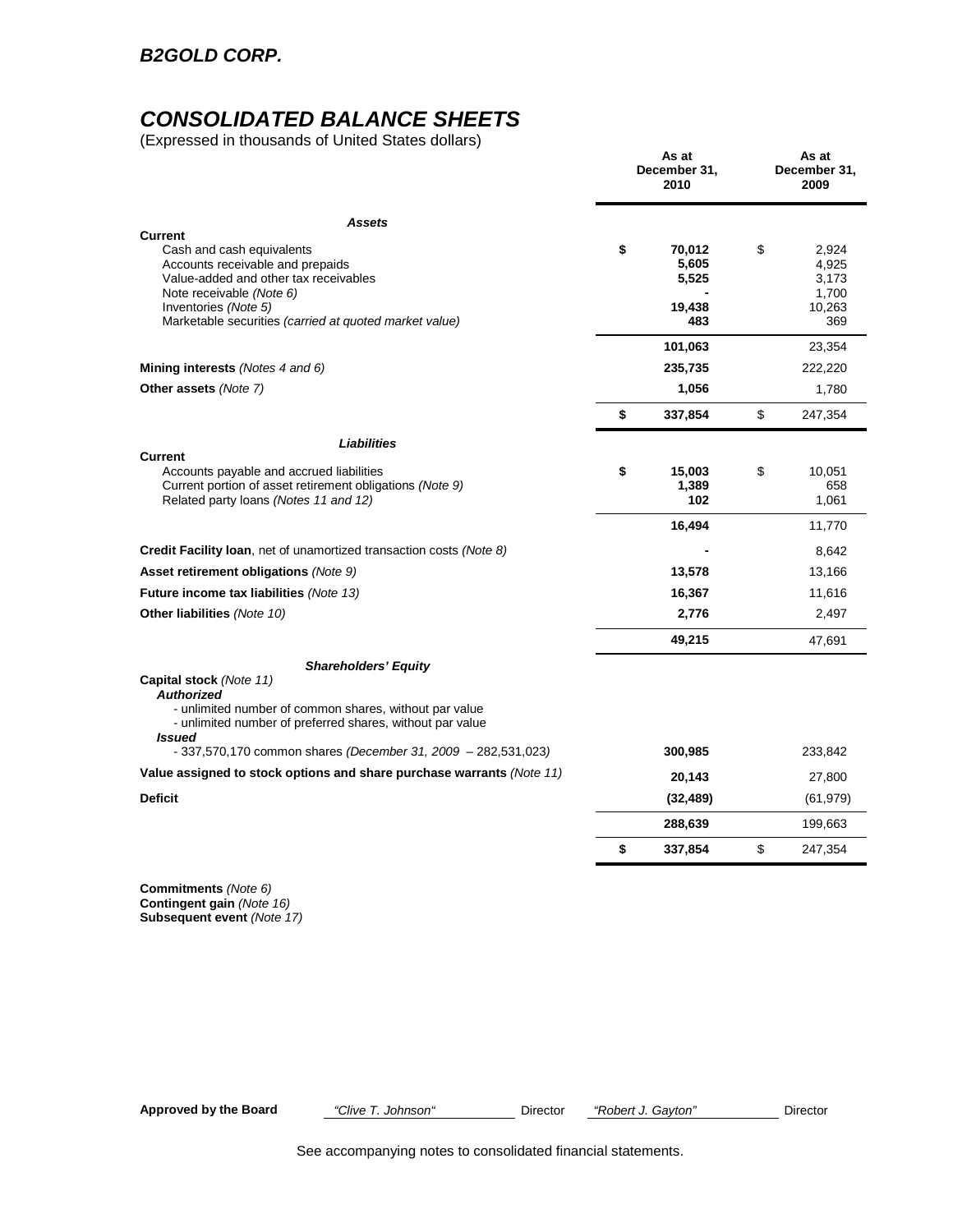# *CONSOLIDATED STATEMENTS OF OPERATIONS, COMPREHENSIVE INCOME (LOSS) AND DEFICIT*

(Expressed in thousands of United States dollars, except shares and per share amounts)

|                                                                                                                                                                                                                                       | 2010     |                                                                                     |          | 2009                                                                   |  |
|---------------------------------------------------------------------------------------------------------------------------------------------------------------------------------------------------------------------------------------|----------|-------------------------------------------------------------------------------------|----------|------------------------------------------------------------------------|--|
| Gold revenue                                                                                                                                                                                                                          | \$       | 127,521                                                                             | \$       | 20,638                                                                 |  |
| <b>Costs and expenses</b><br>Operating costs<br>Depreciation and depletion<br>General and administrative<br>Royalties and production taxes<br>Stock-based compensation<br>Accretion of asset retirement obligations (Note 9)<br>Other |          | (62, 762)<br>(14, 305)<br>(13, 044)<br>(7, 178)<br>(1, 943)<br>(1, 478)<br>(4, 313) |          | (18, 221)<br>(2, 281)<br>(7,203)<br>(1,242)<br>(3,220)<br>(895)<br>527 |  |
|                                                                                                                                                                                                                                       |          | (105, 023)                                                                          |          | (32, 535)                                                              |  |
| <b>Operating income (loss)</b>                                                                                                                                                                                                        |          | 22,498                                                                              |          | (11, 897)                                                              |  |
| Other income (expense)<br>Gain on sale of interest in Kupol EW licenses (Note 6)<br>Interest and financing costs<br>Write-off of mining interests (Note 6)<br>Foreign exchange gain (loss)<br>Other                                   |          | 22,102<br>(5,501)<br>(2,841)<br>1,208<br>(1, 282)                                   |          | (739)<br>(18, 284)<br>(614)<br>2,964                                   |  |
|                                                                                                                                                                                                                                       |          | 13,686                                                                              |          | (16, 673)                                                              |  |
| Income (loss) before withholding and other taxes                                                                                                                                                                                      |          | 36,184                                                                              |          | (28, 570)                                                              |  |
| Withholding and other taxes<br>Future income tax (expense) recovery                                                                                                                                                                   |          | (2, 240)<br>(4, 454)                                                                |          | 782                                                                    |  |
| Net income (loss) and comprehensive income (loss) for the year                                                                                                                                                                        |          | 29,490                                                                              |          | (27, 788)                                                              |  |
| Deficit, beginning of year                                                                                                                                                                                                            |          | (61, 979)                                                                           |          | (34, 191)                                                              |  |
| Deficit, end of year                                                                                                                                                                                                                  | \$       | (32, 489)                                                                           | \$       | (61, 979)                                                              |  |
| Earnings (loss) per share<br><b>Basic</b><br><b>Diluted</b>                                                                                                                                                                           | \$<br>\$ | 0.10<br>0.09                                                                        | \$<br>\$ | (0.12)<br>(0.12)                                                       |  |
| Weighted average number of common shares<br>outstanding (in thousands)<br>Basic<br>Diluted *                                                                                                                                          |          | 307,068<br>313,572                                                                  |          | 237,087<br>237,087                                                     |  |

*\* Due to a loss in the 2009 comparative period, zero incremental shares were included in 2009 because the effect would be anti-dilutive.*

See accompanying notes to consolidated financial statements.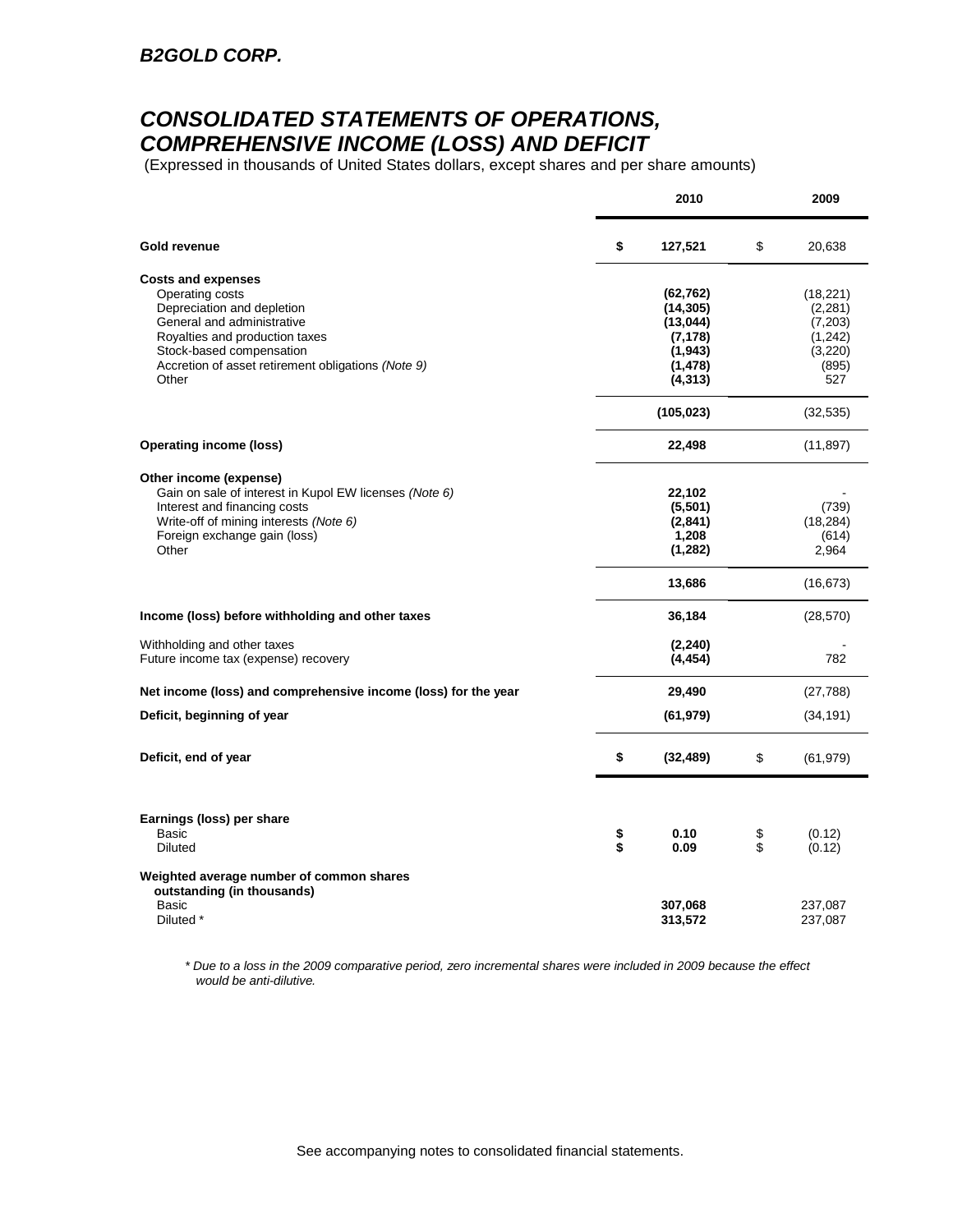# *CONSOLIDATED STATEMENTS OF CASH FLOWS*

(Expressed in thousands of United States dollars)

|                                                                                                                                                                                                                                                                                                                                                                                                                                                                                                                                                                                                                                                      | 2010                                                                                                                               | 2009                                                                                                                         |
|------------------------------------------------------------------------------------------------------------------------------------------------------------------------------------------------------------------------------------------------------------------------------------------------------------------------------------------------------------------------------------------------------------------------------------------------------------------------------------------------------------------------------------------------------------------------------------------------------------------------------------------------------|------------------------------------------------------------------------------------------------------------------------------------|------------------------------------------------------------------------------------------------------------------------------|
| <b>Operating activities</b><br>Net income (loss) for the year<br>Asset retirement obligations settled (Note 9)                                                                                                                                                                                                                                                                                                                                                                                                                                                                                                                                       | \$<br>29,490<br>(1, 417)                                                                                                           | \$<br>(27, 788)<br>(1,028)                                                                                                   |
| Non-cash charges (credits)<br>Gain on sale of interest in Kupol EW licenses<br>Depreciation and depletion<br>Amortization of deferred financing costs<br>Future income tax expense (recovery)<br>Write-off of mining interests (Note 6)<br>Stock-based compensation<br>Accretion of asset retirement obligations                                                                                                                                                                                                                                                                                                                                     | (22, 102)<br>14,305<br>4,500<br>4,454<br>2,841<br>1,943<br>1,478                                                                   | 2,281<br>629<br>(782)<br>18,284<br>3,220<br>895                                                                              |
| Other                                                                                                                                                                                                                                                                                                                                                                                                                                                                                                                                                                                                                                                | 357                                                                                                                                | 751                                                                                                                          |
| Cash provided by (used in) operating activities before changes<br>in non-cash working capital                                                                                                                                                                                                                                                                                                                                                                                                                                                                                                                                                        | 35,849                                                                                                                             | (3,538)                                                                                                                      |
| Changes in non-cash working capital<br>Accounts receivable and prepaids<br>Value-added and other tax receivables<br>Inventories<br>Accounts payable and accrued liabilities                                                                                                                                                                                                                                                                                                                                                                                                                                                                          | (680)<br>(2, 352)<br>(7, 327)<br>8,836                                                                                             | (1, 190)<br>(3, 140)<br>(2, 457)<br>(2, 422)                                                                                 |
| Cash provided by (used in) operating activities after changes<br>in non-cash working capital                                                                                                                                                                                                                                                                                                                                                                                                                                                                                                                                                         | 34,326                                                                                                                             | (12, 747)                                                                                                                    |
| <b>Financing activities</b><br>Common shares issued for cash (Note 11)<br>Credit Facility Ioan, repayments (Note 8)                                                                                                                                                                                                                                                                                                                                                                                                                                                                                                                                  | 57,116<br>(21,000)                                                                                                                 | 25,257                                                                                                                       |
| Credit Facility Ioan, draw downs (Note 8)<br>Related party loans, repayments (Note 12)<br>Related party loans, received (Note 12)<br>Deferred financing costs                                                                                                                                                                                                                                                                                                                                                                                                                                                                                        | 7,500<br>(959)                                                                                                                     | 13,500<br>(1,983)<br>2,922<br>(1,018)                                                                                        |
| Cash provided by financing activities                                                                                                                                                                                                                                                                                                                                                                                                                                                                                                                                                                                                                | 42,657                                                                                                                             | 38,678                                                                                                                       |
| <b>Investing activities</b><br>Cash proceeds from sale of interest in Kupol EW licenses (Note 6)<br>Libertad Mine, construction & development<br>Libertad Mine, exploration<br>Limon Mine, development<br>Limon Mine, exploration<br>Gramalote, exploration and development<br>Calibre, exploration<br>Radius, exploration<br>Proceeds from note receivable<br>Cebollati, exploration<br>Proceeds from short-term money market instruments<br>Central Sun Arrangement, net of cash acquired (Note 4)<br>Colombia JV arrangement, exploration<br>Repayment of notes payable to Kinross Gold Corporation<br>Other<br>Cash used in investing activities | 33,000<br>(18, 769)<br>(5,010)<br>(6, 558)<br>(3, 392)<br>(3,019)<br>(2,839)<br>(1,633)<br>1,500<br>(1,008)<br>(2, 167)<br>(9,895) | (40, 244)<br>(243)<br>(1,715)<br>(222)<br>(3,627)<br>100<br>33,048<br>(15,260)<br>(2,708)<br>(2,602)<br>(2,767)<br>(36, 240) |
| Increase (decrease) in cash and cash equivalents                                                                                                                                                                                                                                                                                                                                                                                                                                                                                                                                                                                                     | 67,088                                                                                                                             | (10, 309)                                                                                                                    |
| Cash and cash equivalents, beginning of year                                                                                                                                                                                                                                                                                                                                                                                                                                                                                                                                                                                                         | 2,924                                                                                                                              | 13,233                                                                                                                       |
| Cash and cash equivalents, end of year                                                                                                                                                                                                                                                                                                                                                                                                                                                                                                                                                                                                               | \$<br>70,012                                                                                                                       | \$<br>2,924                                                                                                                  |

**Supplementary cash flow information** *(Note 12)*

See accompanying notes to consolidated financial statements.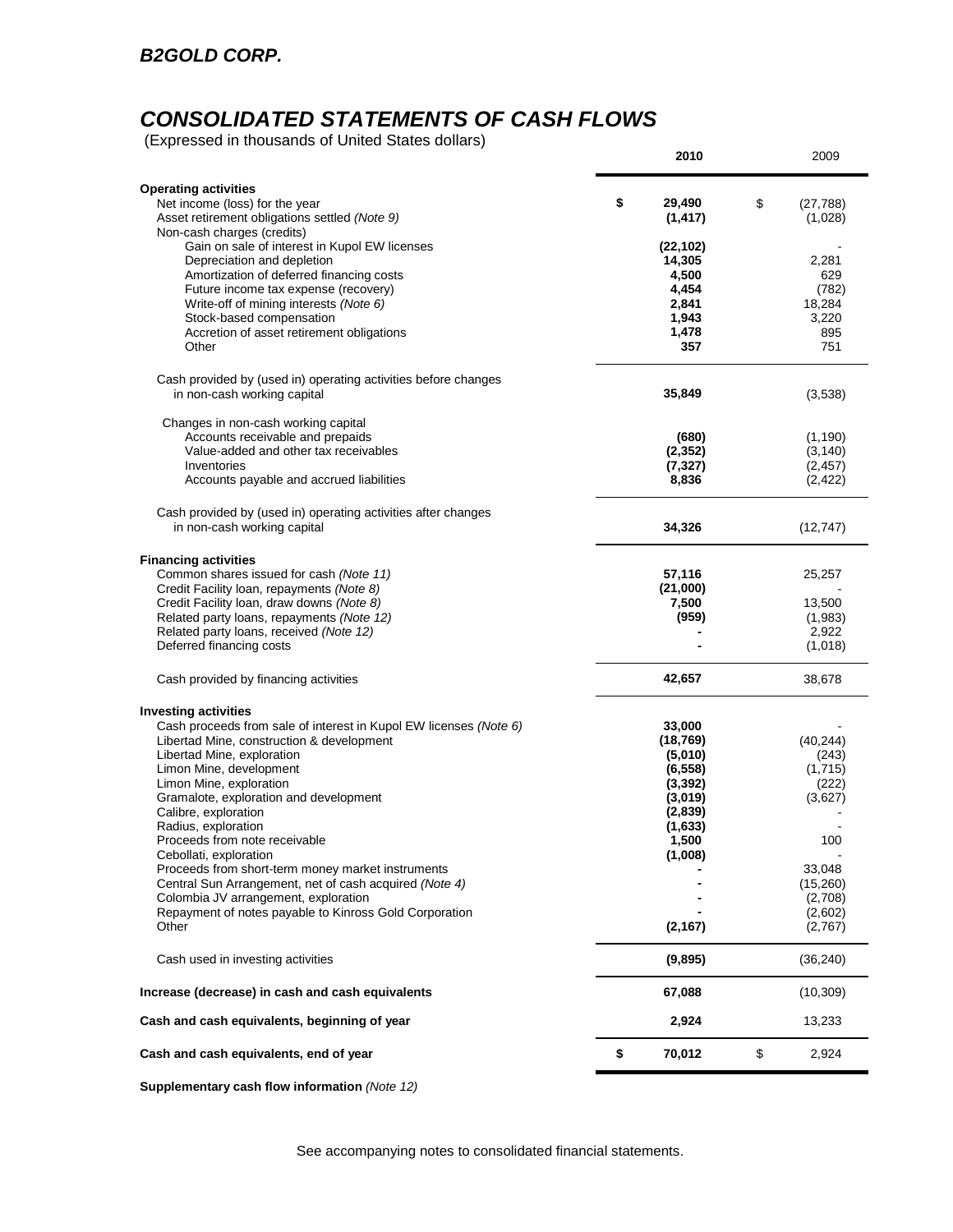*December 31, 2010 and 2009*

**(all tabular amounts are in thousands of United States dollars unless otherwise stated)**

### *1 Nature of operations*

B2Gold Corp. ("B2Gold" or the "Company") is a Vancouver-based gold producer with mining operations in Nicaragua and a portfolio of development and exploration assets in Colombia, Nicaragua and Uruguay. Currently, the Company is operating the Libertad Mine and the Limon Mine in Nicaragua. The Company owns or has a material interest in the Gramalote and Mocoa properties in Colombia, and the Bellavista property in Costa Rica.

On March 26, 2009, B2Gold completed a business combination with Central Sun Mining Inc. ("Central Sun") in which B2Gold acquired all of the outstanding common shares of Central Sun. As a result of this transaction, B2Gold acquired the Libertad Mine (100%) and the Limon Mine (95%). In addition, the Company acquired Central Sun's interests in additional mineral properties including, in Costa Rica, the 100% owned Bellavista property.

### *2 Summary of significant accounting policies*

The Company's consolidated financial statements are prepared in accordance with accounting principles generally accepted in Canada. The United States dollar is the Company's functional currency. These consolidated financial statements are expressed in United States dollars. Certain comparative figures for 2009 have been reclassified to conform to the 2010 financial statement presentation.

#### *Principles of consolidation*

These consolidated financial statements include the accounts of B2Gold and its subsidiaries. Intercompany balances and transactions are eliminated on consolidation. The Company follows the recommendations in Accounting Guideline 15, "Consolidation of Variable Interest Entities ("VIEs")" which establishes the application of consolidation principles to entities that are subject to control on a basis other than ownership of voting interests. The guideline requires the primary beneficiary of a VIE to consolidate the VIE. A VIE is an entity which either does not have sufficient equity at risk to finance its activities without additional subordinated financial support or where the holders of the equity at risk lack the characteristics of a controlling financial interest. The primary beneficiary is the enterprise that will absorb or receive the majority of the VIE's expected losses, expected residual returns, or both.

The Company's Gramalote and Quebradona properties located in Colombia operate as incorporated joint ventures ("JVs") with AngloGold Ashanti Limited ("AngloGold"). The Company has determined that both of these JVs qualify as VIEs and that the Company is not the primary beneficiary of either JV. Accordingly, the Company accounts for its interest in these JVs using the equity method. The Company has also determined that the trust arrangement under its Incentive Plan identified in Note 11 is a VIE and as the primary beneficiary the Company is required to consolidate the VIE.

#### *Use of estimates*

The preparation of these consolidated financial statements in conformity with generally accepted accounting principles in Canada requires management to make estimates and assumptions that affect the reported amounts of assets and liabilities and disclosures of contingent assets and liabilities at the date of the financial statements and the reported amounts of revenues and expenses during the reporting period. Actual results could differ from those estimates.

#### *Cash and cash equivalents*

Cash and cash equivalents includes cash and money market instruments expected to be capable of prompt liquidation which have an original maturity of three months or less at acquisition.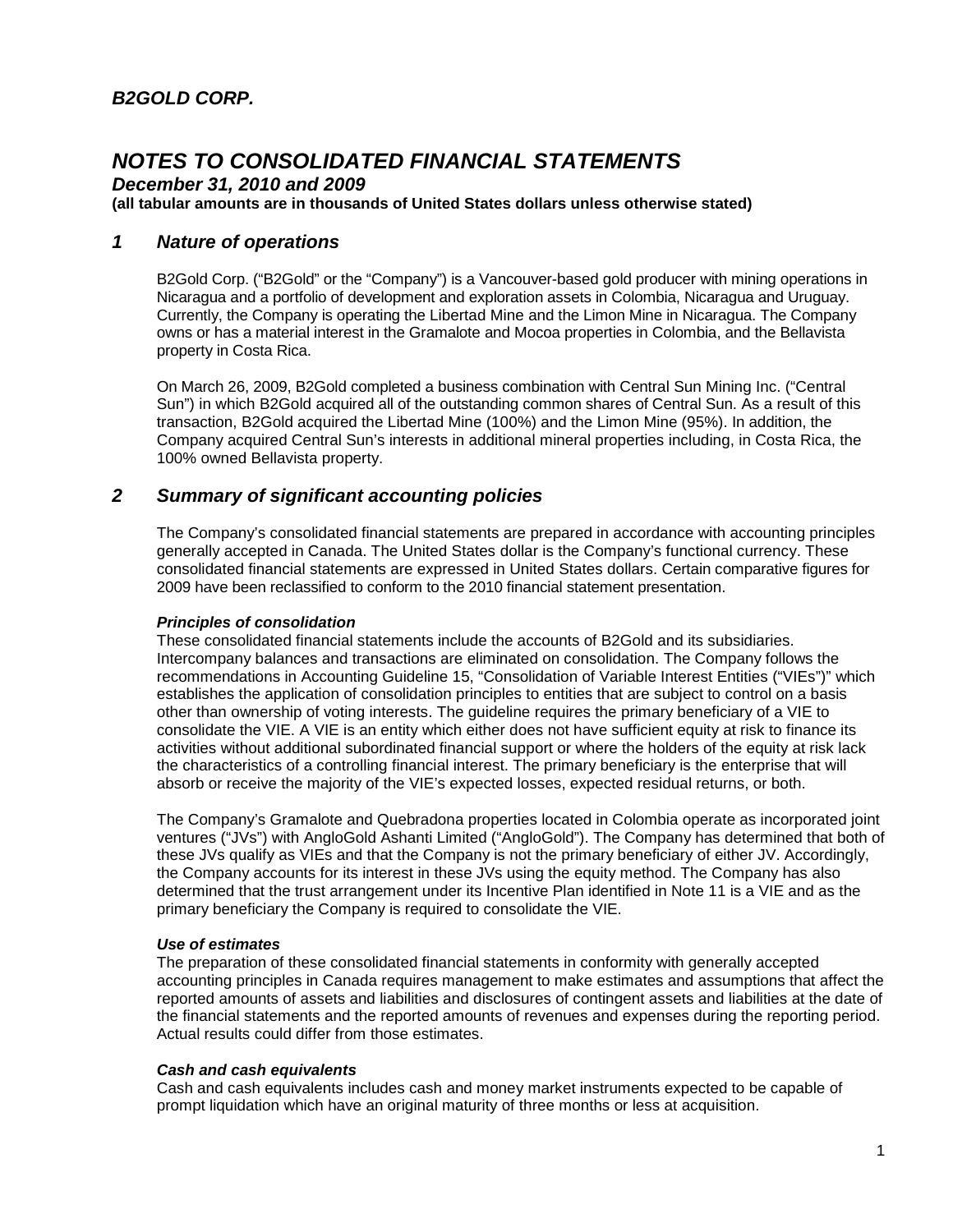## *B2GOLD CORP.*

## *NOTES TO CONSOLIDATED FINANCIAL STATEMENTS*

*December 31, 2010 and 2009*

**(all tabular amounts are in thousands of United States dollars unless otherwise stated)**

#### *Inventories*

Gold and in-process inventories are valued at the lower of average production cost or net realizable value. Cost includes materials, direct labour, other direct costs and production overheads and amortization of plant, equipment and mineral properties directly involved in the mining and production processes. Materials and supplies inventories are valued at the lower of average cost or net realizable value. When inventories have been written down to net realizable value, a new assessment of net realizable value is made in each subsequent period. When the circumstances that caused the write down no longer exist, the amount of the write down is reversed.

#### *Mining interests*

Mine property, plant and equipment are recorded at cost. Repairs and maintenance expenditures are charged to operations; major improvements and replacements which extend the useful life of an asset are capitalized. Mine property, plant and machinery are amortized over the life of the mine using the unit-ofproduction ("UOP") method, based on recoverable ounces from the estimated proven and probable reserves and the measured and indicated resources. Mobile equipment is depreciated on a straight-line basis, net of residual value, over the shorter of the mine life or estimated useful life of the asset. During the commissioning phase of a new mine, pre-production expenditures, net of revenue, are capitalized to plant and equipment.

Mineral acquisition, exploration and development costs are capitalized on an individual project basis until such time as the economics of an ore body are defined or the project is sold, abandoned or otherwise determined to be impaired. If production commences, these costs would be amortized using the UOP method. Unrecoverable costs for projects determined not to be commercially feasible are expensed in the year in which the determination is made or when the carrying value of the project is determined to be impaired.

The calculation of the depreciation and depletion expense could be materially affected by changes in the underlying estimates. Changes in estimates can be the result of actual future production differing from current forecasts of future production, expansion of reserves and resources through exploration activities, differences between estimated and actual costs of mining and differences in gold price used in the estimation of mineral reserves and resources. Significant judgment is involved in the determination of useful life and residual values for the computation of depreciation and depletion and no assurance can be given that actual useful lives and residual values will not differ significantly from current assumptions.

#### *Deferred stripping*

Stripping costs incurred during the production phase of a mine are considered production costs and are included in the cost of inventory produced during the period in which stripping costs are incurred, unless the stripping activity can be shown to be a betterment of the mineral property, in which case the stripping costs are capitalized. Betterment occurs when stripping activity increases future output of the mine by providing access to additional reserves. Stripping costs incurred to prepare the ore body for extraction are capitalized as mine development costs and are amortized on a unit of production basis to which they relate.

#### *Impairment of long-lived assets*

The Company reviews and evaluates the recoverability of property, plant and equipment when events and circumstances suggest impairment. Where information is available and conditions suggest impairment, estimated future net cash flows are calculated using estimated future prices, proven and probable reserves, resources and operating and capital costs on an undiscounted basis. An impairment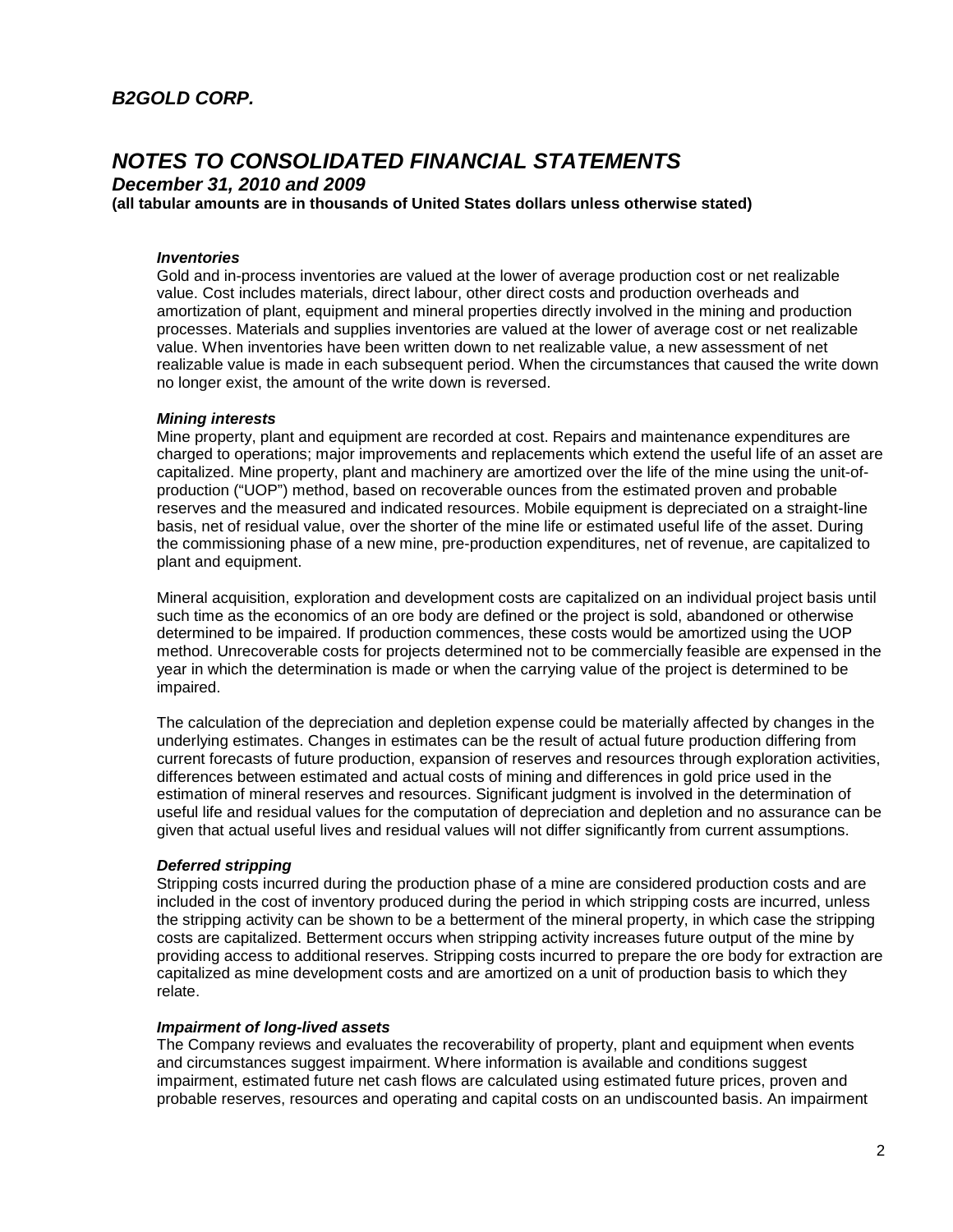*December 31, 2010 and 2009*

**(all tabular amounts are in thousands of United States dollars unless otherwise stated)**

charge is recorded if the undiscounted future net cash flows are less than the carrying amount. Reductions in the carrying value, with a corresponding charge to operations, are recorded to the extent that the estimated future net cash flows on a discounted basis are less than the property interest carrying value.

Where estimates of future net cash flows are not available and where other conditions suggest impairment, management assesses whether the carrying value can be recovered. If an impairment is identified, the carrying value of the property interest is written down to its estimated fair value.

Although the Company has taken steps to verify title to mineral properties in which it has an interest, according to industry standards for the current stage of exploration of such properties, these procedures do not guarantee the Company's title. Such properties may be subject to prior undetected agreements or transfers and title may be affected by such defects.

#### *Investments*

Investments in companies over which the Company can exercise significant influence are accounted for using the equity method. On acquisition of an equity investment, the underlying identifiable assets and liabilities of an equity investee are recorded at fair value and the income or loss of equity investees is based on these fair values. Additional funding into an investee is recorded as an increase in the carrying value of the investment. The Company periodically reviews the carrying value of its investments accounted for using the equity method. When a decline in the value of an investment is considered to be other-than-temporary, the investment is written down to net realizable value with a charge to operations. These investments are included in mining interests on the Consolidated Balance Sheet.

#### *Foreign exchange translation*

The functional currency of B2Gold Corp., the parent entity, is United States dollars. The Company's foreign subsidiaries are integrated operations and financial statements stated in foreign currencies are translated using the temporal method. Currency transactions and balances are translated into the reporting currency as follows:

- Monetary items are translated at the rates prevailing at the balance sheet date;
- Non-monetary items are translated at historical rates;
- Revenues and expenses are translated at the average rates in effect during applicable accounting periods except depreciation and amortization which are translated at historical rates; and
- Exchange gains and losses on foreign currency translation are included in operations for the period.

#### *Future income taxes*

The Company uses the liability method of accounting for future income taxes. Under this method of tax allocation, future income tax assets and liabilities are recognized for temporary differences between the tax and accounting bases of assets and liabilities as well as for the benefit of losses available to be carried forward to future years for tax purposes. Future income tax assets and liabilities are measured using enacted or substantively enacted tax rates expected to apply when the asset is realized or the liability is settled. The amount of future income tax assets recognized is limited to the amount that is more likely than not to be realized. The effect on future tax assets and liabilities of a change in tax rates is recognized in earnings in the period in which the change is substantively enacted.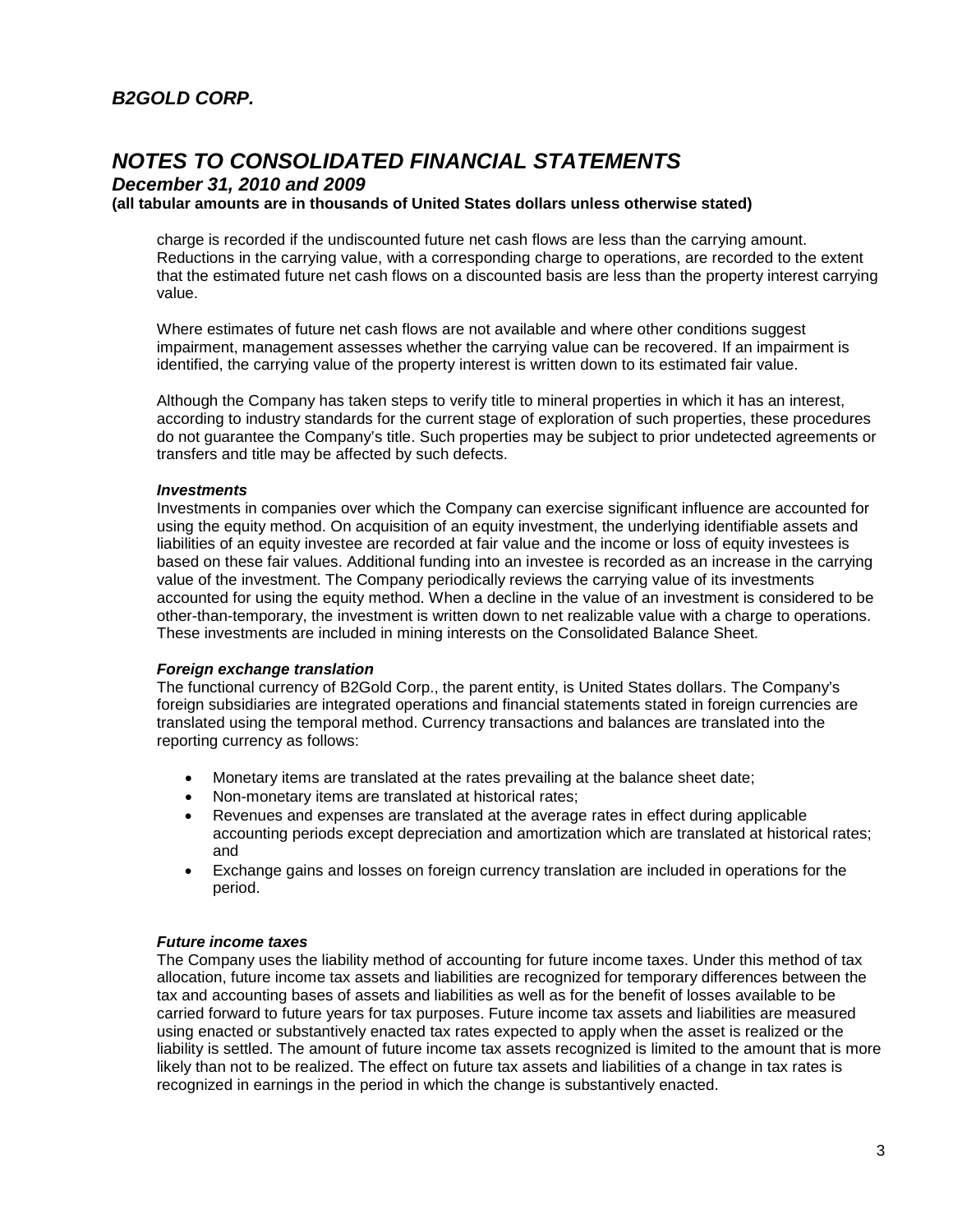*December 31, 2010 and 2009*

**(all tabular amounts are in thousands of United States dollars unless otherwise stated)**

#### *Asset retirement obligations*

Future obligations to retire an asset including site closure, dismantling, remediation and ongoing treatment and monitoring are recorded as a liability at fair value at the time incurred. The fair value determination is based on estimated future cash flows, the current credit-adjusted risk-free discount rate, and an estimated inflation factor. The value of asset retirement obligations is evaluated on an annual basis or as new information becomes available on the expected amounts and timing of cash flows required to discharge the liability. The fair value of the liability is added to the carrying amount of the associated asset, and this additional carrying amount is depreciated over the life of the asset. An accretion cost, representing the increase over time in the present value of the liability, is recorded each period in accretion expense. As reclamation work is performed or liabilities are otherwise settled, the recorded amount of the liability is reduced.

#### *Earnings (loss) per share*

Basic per share amounts are calculated using the weighted average number of common shares outstanding during the period. Diluted per share amounts are calculated using the treasury-stock method, which assumes that any proceeds from the exercise of options and warrants would be used to purchase common shares at the average market price during the period. The weighted average number of common shares outstanding is adjusted for the net increase in the number of common shares issued upon exercise of the options and warrants. Stock options and warrants are included in the calculation of diluted per share amounts only to the extent that the average market price of the common shares during the period exceeds the exercise price of the options or warrants. When the Company has incurred a loss, the potential shares to be issued from the assumed exercise of options and warrants are not included in the computation of diluted per share amounts since the result would be anti-dilutive.

#### *Stock-based compensation*

All stock option based awards made to directors, employees and consultants are recognized in these consolidated financial statements and measured using a fair value based method. Consideration received on the exercise of stock options is recorded as share capital. The related contributed surplus originally recognized when the options were earned, is transferred to share capital.

#### *Financial instruments*

Financial instruments are measured at fair value on initial recognition of the instrument. Measurement in subsequent periods depends on whether the financial instrument has been classified as "held-for-trading", "available for sale", "held-to-maturity", "loans and receivables", or "other financial liabilities" as defined by the Canadian Institute of Chartered Accountants ("CICA") 3855, "Financial Instruments – Recognition and Measurement".

Financial assets and financial liabilities designated as "held-for-trading" are measured at fair value with changes in those fair values recognized in net earnings/ loss. Financial assets designated as "availablefor-sale" are measured at fair value, with changes in those fair values recognized in other "comprehensive income" until it is appropriate to recognize them in net earnings/ loss. Financial assets designated as "held-to-maturity", "loans and receivables" and "other financial liabilities" are measured at amortized cost using the effective interest method of amortization. Derivative financial instruments that do not qualify as hedges or are not designated as hedges are classified as "held-for-trading" and are measured at fair value with changes in those fair values recognized in net earnings/ loss.

Cash and cash equivalents, restricted cash and marketable securities are designated as "held-for-trading" and are measured at fair value. Accounts receivable and the note receivable are designated as "loans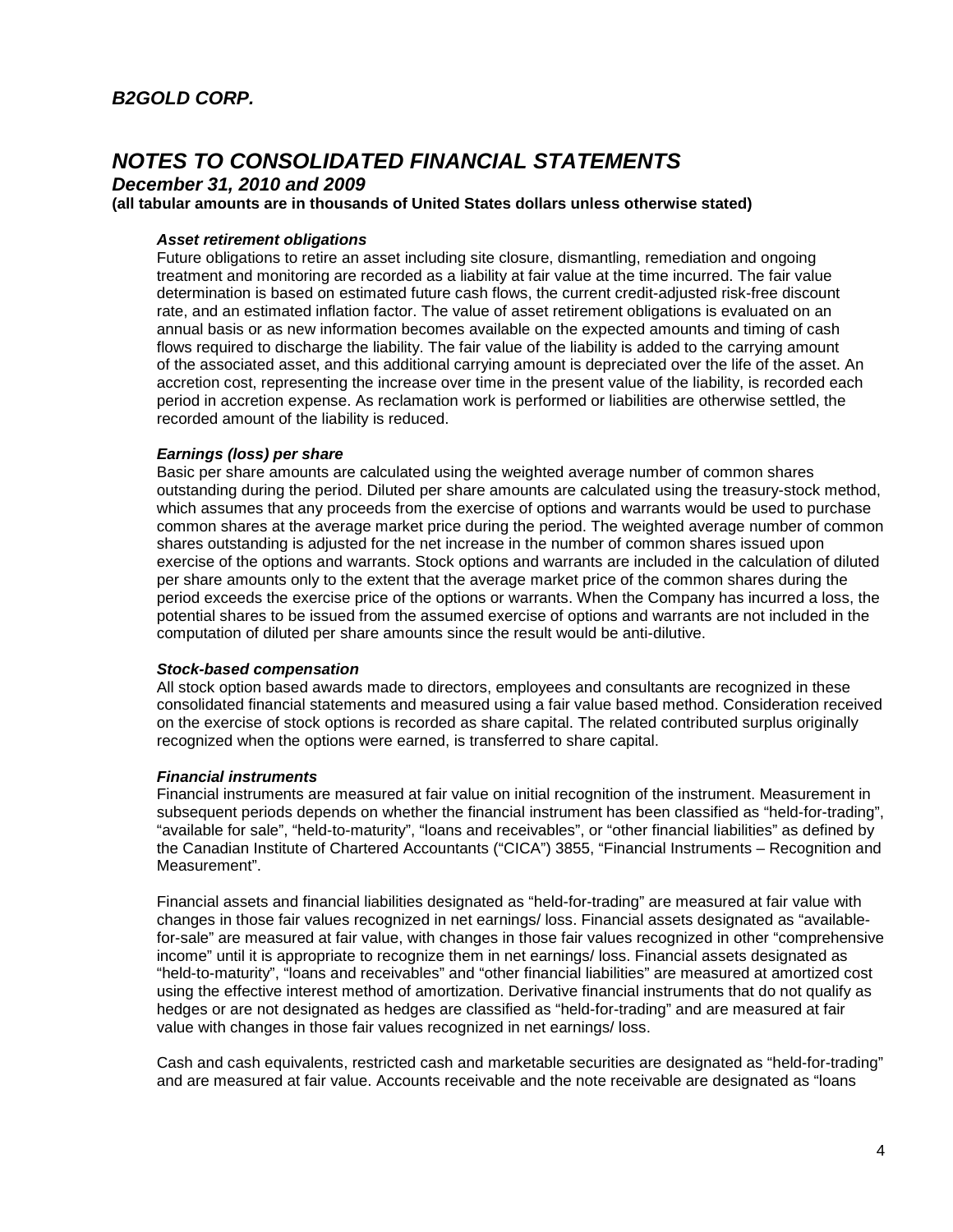*December 31, 2010 and 2009*

**(all tabular amounts are in thousands of United States dollars unless otherwise stated)**

and receivables". Accounts payable and accrued liabilities and the Credit Facility loan are designated as "other financial liabilities".

#### *Revenue recognition*

Revenue is recorded at estimated net realizable value when the sales price is fixed, title has passed to the customer, and collectability is reasonably assured. Silver revenues are recorded as a cost recovery credit.

#### *Purchase price allocation*

Business acquisitions are accounted for by the purchase method of accounting whereby the purchase price is allocated to the assets acquired and the liabilities assumed based on fair value at the time of the acquisition. The excess purchase price over the fair value of identifiable assets and liabilities acquired is goodwill. The determination of fair value often requires management to make assumptions and estimates about future events. The assumptions and estimates with respect to determining the fair value of property, plant and equipment acquired generally require a high degree of judgment, and include estimates of mineral reserves acquired, future gold prices and discount rates. Changes in any of the assumptions or estimates used in determining the fair value of acquired assets and liabilities could impact the amounts assigned to assets and liabilities in the purchase price allocation.

### *3 Transition to International Financial Reporting Standards*

Effective January 1, 2011, Canadian publicly listed entities will be required to prepare their financial statements in accordance with International Financial Reporting Standards ("IFRS"), instead of current Canadian GAAP. This mandate is first applicable to interim reporting periods in 2011 and includes the requirement to present comparative financial information for the 2010 year, also based on IFRS. Accordingly, although the Company will first report under IFRS in 2011, the underlying conversion will be based on an effective transition date of January 1, 2010.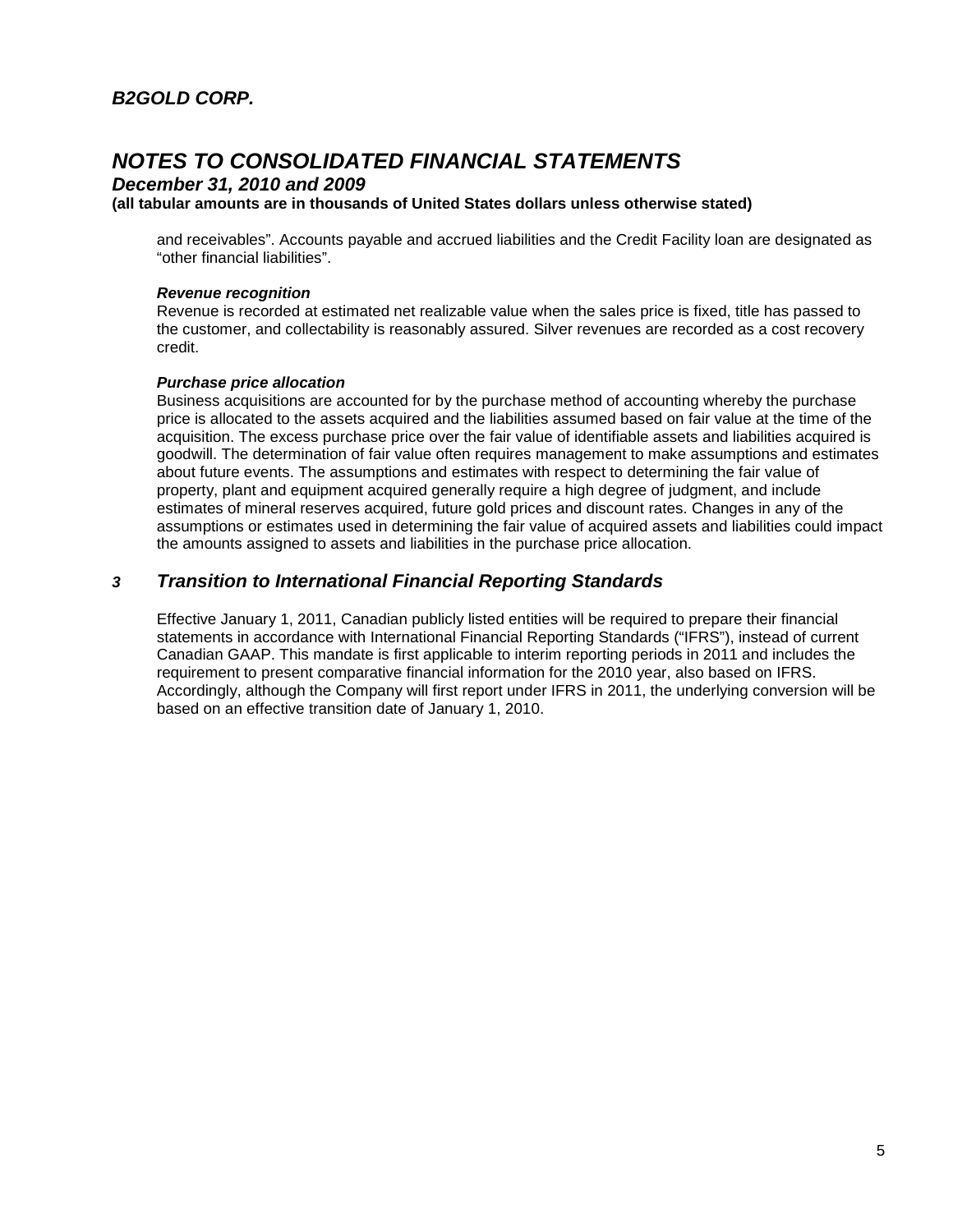*December 31, 2010 and 2009*

**(all tabular amounts are in thousands of United States dollars unless otherwise stated)**

### *4 Acquisition of Central Sun Mining Inc.*

On January 30, 2009, the Company entered into an agreement with Central Sun to effect the acquisition of Central Sun pursuant to a plan of arrangement (the "Arrangement"). On March 26, 2009 ("Acquisition Date"), the Company completed the Arrangement and acquired 100% of the outstanding shares of Central Sun. The purchase has been accounted for as a business acquisition, with B2Gold as the acquirer and Central Sun as the acquiree. The results of operations of Central Sun have been consolidated with those of B2Gold commencing on the Acquisition Date. The primary assets acquired are Central Sun's interests in the Limon Mine (95%) and the Libertad Mine (100%) both located in Nicaragua.

Pursuant to the Arrangement, all of the issued and outstanding common shares of Central Sun were exchanged for common shares of the Company on the basis of a ratio of 1.28 common shares of the Company for each common share of Central Sun. In addition, outstanding stock options to purchase common shares of Central Sun were exchanged for replacement options to purchase an equivalent number of common shares of the Company based on the same exchange ratio and outstanding share purchase warrants of Central Sun were amended to entitle holders to acquire common shares of the Company based on the exchange ratio. All outstanding Central Sun stock options vested upon change of control.

In connection with the Arrangement, the parties entered into a loan agreement on February 6, 2009 providing for a loan by the Company to Central Sun of up to Cdn.\$10 million to finance the payment by Central Sun of certain debt obligations and to fund re-commencement of capital improvements to Central Sun's Libertad Mine. On March 6, 2009, the Company and Central Sun agreed to an amendment of the loan agreement providing for the advancement by the Company of an additional \$8 million to finance the repayment by Central Sun of an existing \$8 million debt obligation. The financing provided by the Company to Central Sun totalling \$15.9 million has been included in the total purchase price of Central Sun's assets.

Total consideration paid of \$74.8 million included the above mentioned \$15.9 million financing, the fair value of 80,638,705 B2Gold shares issued at \$0.63 per share (based on the weighted average price of B2Gold shares calculated two days before, the day of, and two days subsequent to the agreement date of January 30, 2009), and 7,988,789 B2Gold replacement options and 18,061,648 share purchase warrants with a fair value of \$2.8 million and \$4.6 million, respectively, plus B2Gold transaction costs of \$0.7 million. The options and share purchase warrants have been valued using the Black-Scholes option pricing model based on a risk-free annual interest rate of approximately 3%, an expected volatility of 86%, an expected average life of 3.62 years for the options and 1.64 years for the warrants and a dividend yield of nil.

The purchase price was calculated as follows:

| Common shares issued (80,638,705 B2Gold common shares) | 50,802 |
|--------------------------------------------------------|--------|
| Cash advanced to Central Sun under loan agreements     | 15.928 |
| Fair value of options and warrants issued              | 7.353  |
| <b>Transaction costs</b>                               | 741    |
| Total purchase price                                   | 74.824 |
|                                                        |        |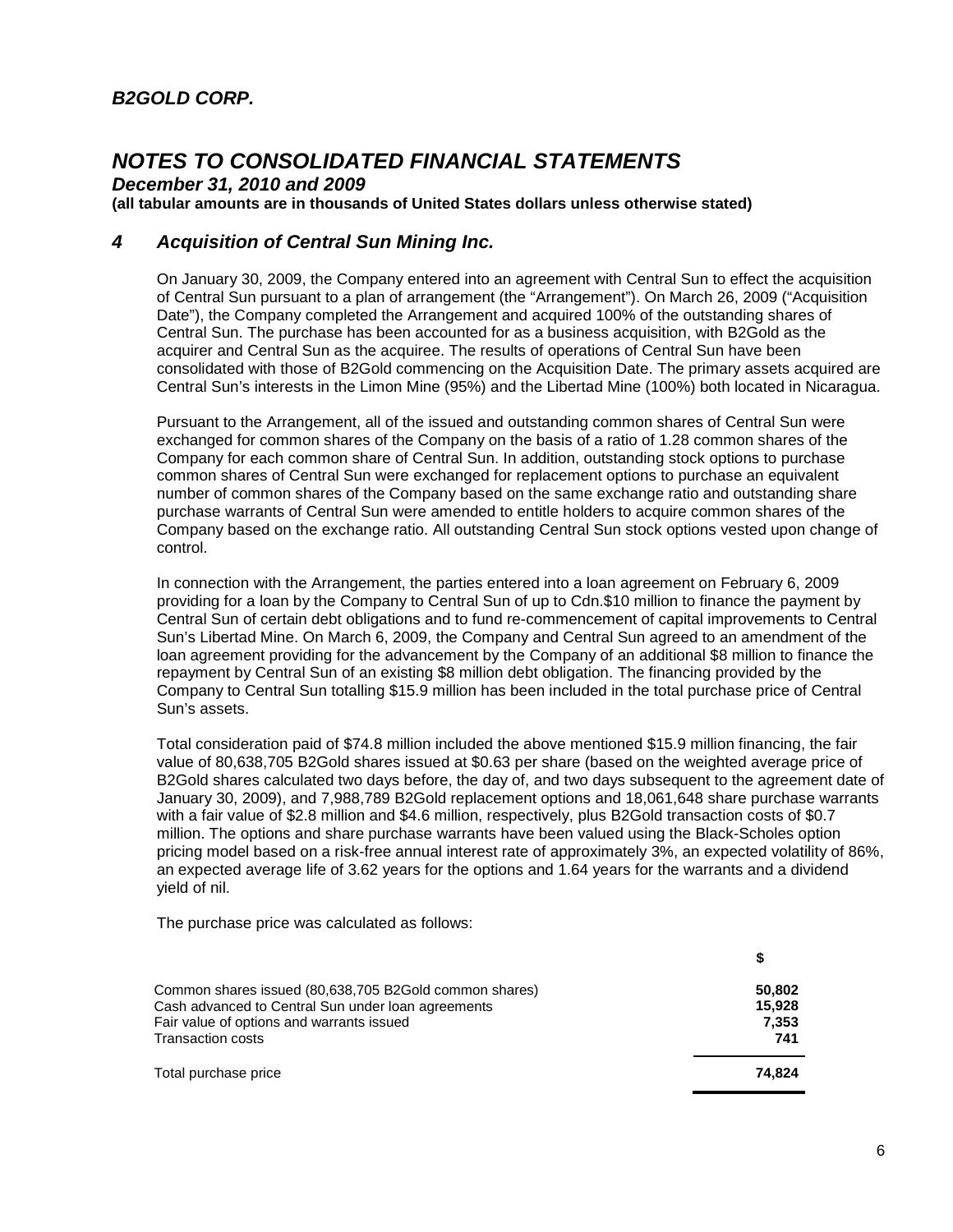*December 31, 2010 and 2009*

#### **(all tabular amounts are in thousands of United States dollars unless otherwise stated)**

The following table sets forth the allocation of the purchase price to the fair value of the assets and liabilities acquired.

|                                                         | \$        |
|---------------------------------------------------------|-----------|
| Purchase price allocation:                              |           |
| Cash and cash equivalents                               | 1,409     |
| Accounts receivable                                     | 1,303     |
| Product inventory                                       | 1,365     |
| Supplies inventory                                      | 6,440     |
| Prepaids                                                | 1,839     |
| Marketable securities                                   | 101       |
| Other long-term assets                                  | 372       |
| Property, plant and equipment:                          |           |
| Libertad Mine                                           | 58,204    |
| Limon Mine                                              | 26,504    |
| Cerro Quema property                                    | 5,963     |
| Bellavista property                                     | 2,225     |
| Accounts payable and accrued liabilities                | (13, 271) |
| Asset retirement obligations, including current portion | (12, 334) |
| Other long-term liabilities                             | (1,879)   |
| Non-controlling interest                                | (3, 417)  |
|                                                         | 74,824    |

## *5 Inventories*

|                                                                         | 2010<br>\$            | 2009<br>\$         |
|-------------------------------------------------------------------------|-----------------------|--------------------|
| Gold and silver bullion<br>In-process inventory<br>Stock-pile inventory | 5,785<br>2,696<br>124 | 203<br>1,781<br>68 |
| Materials and supplies                                                  | 10,833                | 8,211              |
|                                                                         | 19,438                | 10,263             |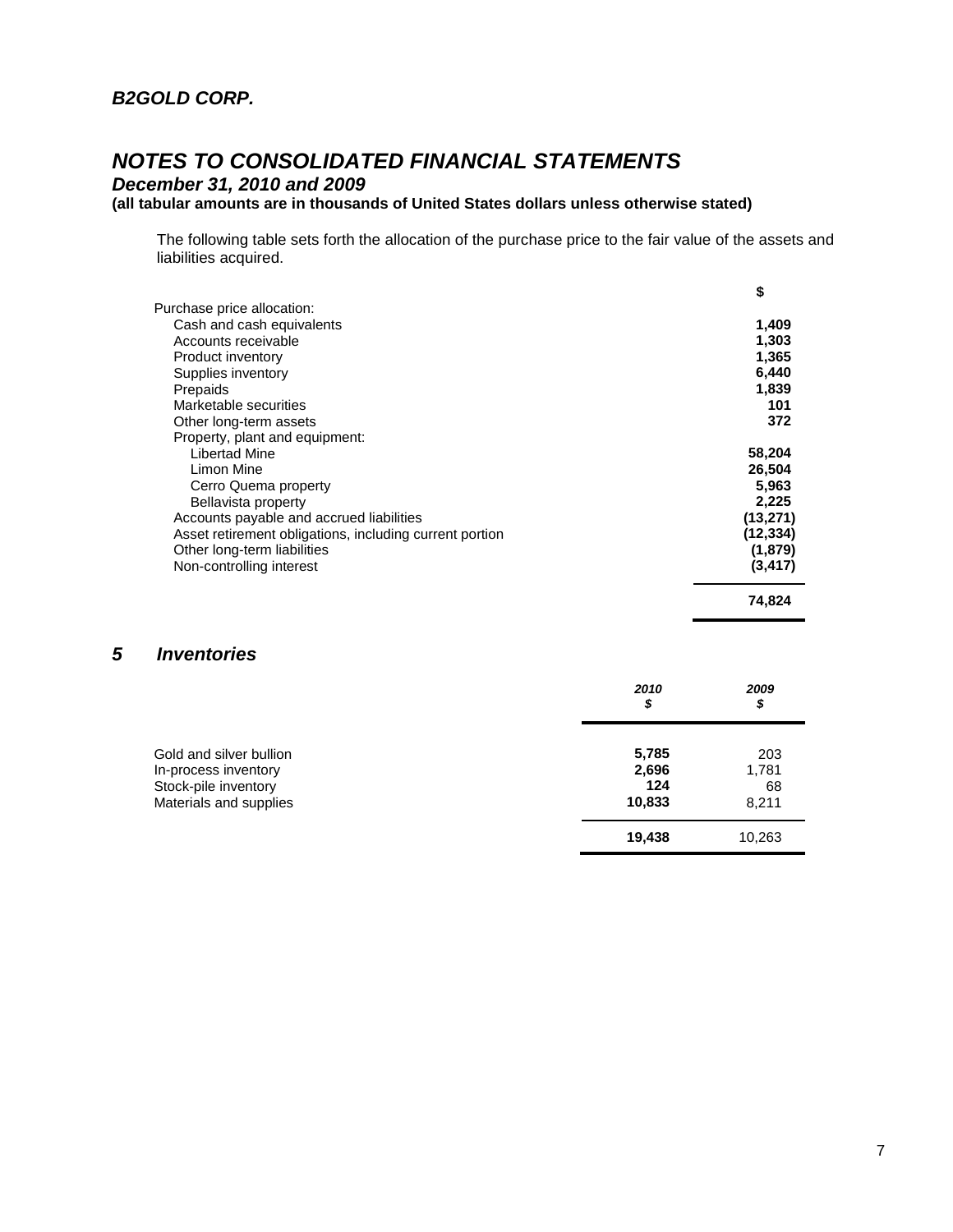*December 31, 2010 and 2009*

**(all tabular amounts are in thousands of United States dollars unless otherwise stated)**

### *6 Mining interests*

|                                                                                     | 2010<br>\$          | 2009<br>\$   |
|-------------------------------------------------------------------------------------|---------------------|--------------|
| Libertad Mine, Nicaragua (Note 4)<br>Cost<br>Accumulated depreciation and depletion | 118,448<br>(9, 380) | 99,986       |
|                                                                                     | 109,068             | 99,986       |
| Limon Mine, Nicaragua (Note 4)<br>Cost                                              | 39,799              | 28,435       |
| Accumulated depreciation and depletion                                              | (9,050)             | (2, 281)     |
|                                                                                     | 30,749              | 26,154       |
| Exploration<br>Mocoa, Colombia<br>Libertad (Jabali), Nicaragua                      | 31,994<br>2,485     | 31,593       |
| Radius, Nicaragua<br>Cebollati, Uruguay                                             | 1,758<br>1,367      | 345          |
| Calibre, Nicaragua<br>Kupol East and West Licenses, Russia                          | 238                 | 241<br>9,800 |
|                                                                                     | 37,842              | 41,979       |
| Corporate and other                                                                 |                     |              |
| Bellavista, Costa Rica (Note 4)<br>Office, furniture and equipment, net             | 2,412<br>16         | 2,147<br>40  |
|                                                                                     | 2,428               | 2,187        |
|                                                                                     | 180,087             | 170,306      |
| Investments (incorporated joint ventures) accounted for using the<br>equity method  |                     |              |
| Gramalote, Colombia<br>Quebradona, Colombia                                         | 54,648<br>1,000     | 51,914       |
|                                                                                     | 55,648              | 51,914       |
|                                                                                     | 235,735             | 222,220      |

#### *Libertad Mine*

The Libertad Mine achieved commercial production on February 1, 2010. Mining and processing of ore commenced at the Libertad Mine in the fourth quarter of 2009 following the completion of the conversion of the Libertad Mine from a heap leach mine to a conventional milling operation. Ore processing at the Libertad Mine began on December 15, 2009 with the first doré bar produced on January 5, 2010. The commissioning of the second ball mill and related process infrastructure was completed in the second quarter of 2010. Prior to commercial production on February 1, 2010, net revenues or expenses derived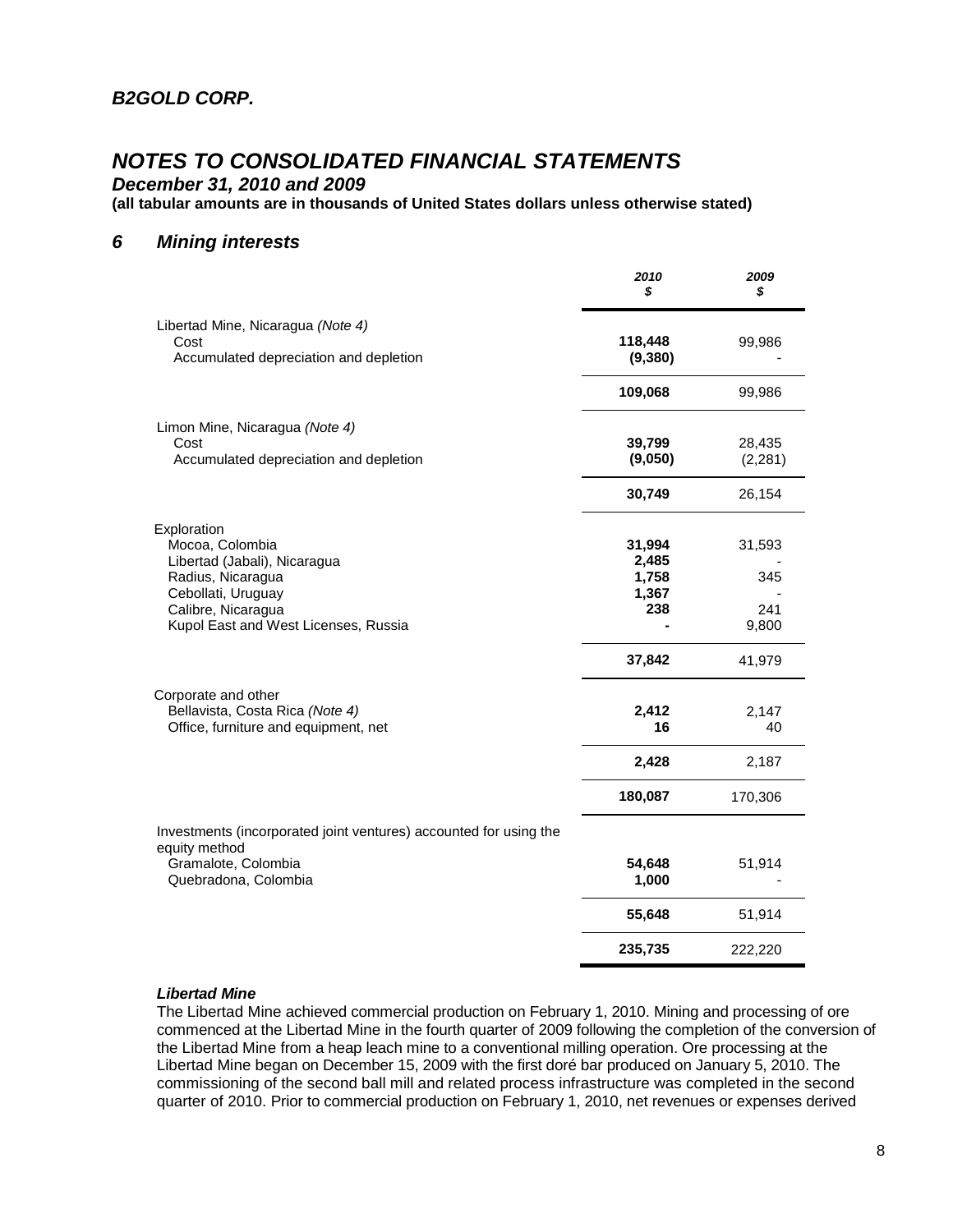*December 31, 2010 and 2009*

**(all tabular amounts are in thousands of United States dollars unless otherwise stated)**

from Libertad mining activities (including \$0.7 million of gold sales revenue in January 2010) were included in mine development costs.

#### *Calibre option agreement*

Pursuant to an Option Agreement dated July 21, 2009, the Company had the right to acquire from Calibre Mining Corp. ("Calibre") up to a 65% interest in potential mining projects in the Borosi gold-silver-copper prospect in northeast Nicaragua. The initial Option Agreement provided that the Company could acquire a 51% interest in 11 exploration and exploitation mineral concessions with terms ranging from 20 to over 35 years by funding Cdn.\$8 million of exploration expenditures on the property over a three year period ending July 1, 2012. The Option Agreement was amended on October 19, 2010 reducing the area of interest covered under the initial Option Agreement. Under the amended agreement, the Company can earn a 51% interest in the remaining concession areas by completing Cdn.\$8 million in expenditures by July 1, 2014. The Company may elect to carry an individual prospect within the amended concession area through to a Preliminary Economic Assessment for an additional 14% interest in the prospect. In the fourth quarter of 2010, the Company wrote-off approximately \$2.8 million of exploration costs relating to targets abandoned under the initial Option Agreement.

#### *Radius option agreement*

Pursuant to an Option Agreement with Radius Gold Inc. ("Radius") dated December 23, 2009, the Company has the right to acquire a 60% interest in the Trebol, Pavon and San Pedro exploration properties in Nicaragua (six concessions with 25 year terms) by expending \$4 million on the properties within four years. The Company may also earn a 70% interest in certain additional areas by applying for concessions and expending \$2 million on the concession area within three years of the grant of a concession. In addition, the Company has the option to acquire a 100% interest in the Pavon resource property, by putting the property into production within three years of giving notice of its election to develop the property. Radius will be entitled to certain production payments on gold produced from the property based on the prevailing price of gold (e.g., \$150 per ounce at a price of \$1,000 per ounce of gold). The Company is the operator for all exploration and development work.

#### *Cebollati*

On September 2, 2010, the Company reached an agreement with a private Uruguayan company, to option the Cebollati gold property located in Uruguay. Under the terms of the option agreement, the Company will earn an 80% interest in the Cebollati property by paying \$1 million in stages by January 31, 2012 and funding all exploration work through feasibility. Additional obligations include the completion of a feasibility study, a per ounce gold payment and a Net Smelter Return for additional production.

#### *Sale of interest in Kupol East and West Licenses*

On July 22, 2010, the Company reached an agreement with Kinross Gold Corporation ("Kinross") to sell to a subsidiary of Kinross, its right to acquire an interest in the Kupol East and West Licenses. The Company has had the right to acquire and earn in to half of Kinross' interest in these licenses. In consideration of the acquisition by Kinross of the Company's right to acquire an interest in the licenses, Kinross paid \$33 million to the Company and will make contingent payments of \$15 million for each incremental million ounces of gold of National Instrument ("NI") 43-101 compliant proven and probable reserves contained by the Kupol East and West License areas, up to a maximum of nine million ounces of gold (100% basis). In addition, the Company will receive payments equal to 1.5% of Net Smelter Returns from the commencement of production from the area covered by the Kupol East and West Licenses, subject to a right for Kinross to repurchase the royalty for \$30 million. The sale resulted in a gain of \$22.1 million (or \$24.1 million including a related future income tax recovery of \$1.96 million) in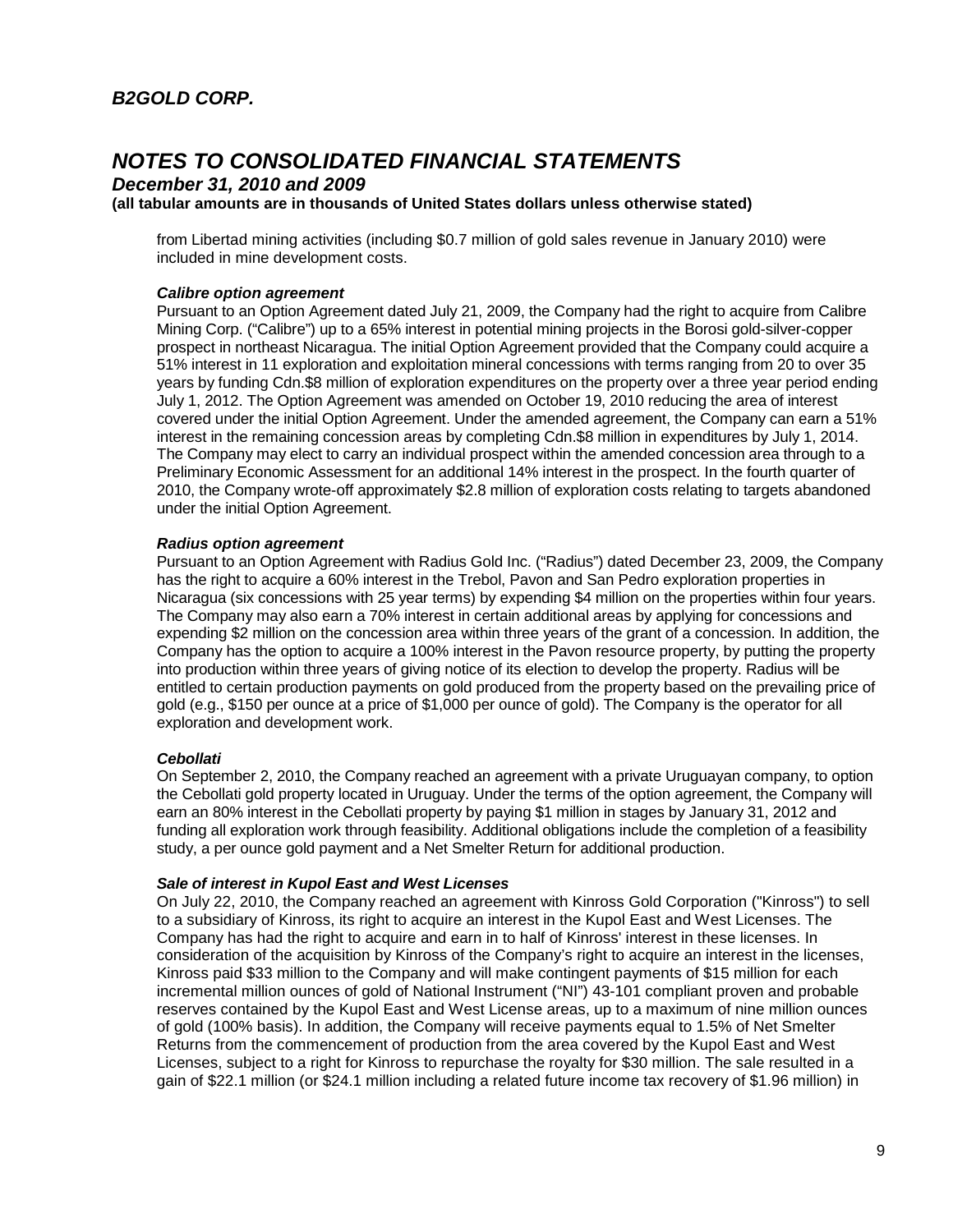*December 31, 2010 and 2009*

**(all tabular amounts are in thousands of United States dollars unless otherwise stated)**

the third quarter of 2010. For accounting purposes, no value was assigned to the contingent consideration receivable at the date of sale.

#### *Bellavista*

The mine on the Bellavista property was previously operated by Central Sun as a heap leach operation. Mining operations were suspended by Central Sun in 2007 due to concerns over ground movements. The Company is currently conducting environmental and closure audits and is reviewing landslide and mitigation measures. The Company is investigating various alternatives relating to the Bellavista property, including the potential for re-opening the mine on the Bellavista property using different technologies including a milling and carbon in leach process.

#### *Gramalote (B2Gold 49%/ AngloGold 51%)*

On August 12, 2010, the Company and AngloGold reached an agreement amending the Gramalote Joint Venture Agreement. Under the amended terms, AngloGold will retain its 51% interest and will become manager of the joint venture project. The Company retains a 49% interest and has equal representation on the joint venture management committee which must unanimously agree each annual program and budget for Gramalote exploration and development. Each joint venture partner will fund its share of expenditures pro rata. The two companies plan to continue the exploration and feasibility work into 2011 and 2012, with the goal of completing a final feasibility study by the end of 2012.

#### *Quebradona (B2Gold 49%/ AngloGold 51%)*

The Quebradona gold porphyry property is a 49%-51% B2Gold-AngloGold joint venture. In the fourth quarter of 2009, the Company made a decision to sell its 49% interest. As a result, the carrying value of the Quebradona property of \$11.7 million was written down by \$10.7 million, based on the property's estimated fair value. The revised carrying value of \$1 million was classified as an asset held for sale as at December 31, 2009. In 2010, the Company decided not to sell its interest in Quebradona but rather to participate in a 2011 geochemical program with AngloGold. Each joint venture partner will fund its share of the program expenditures pro rata. As a result, the carrying value of \$1 million previously classified as an asset held for sale was reclassified to mining interests on the Consolidated Balance Sheet as at December 31, 2010.

#### *Disposal of the Cerro Quema property*

On July 16, 2009, the Company completed the sale of the common shares of a subsidiary (60% owned) which holds the Cerro Quema property located in Panama. The Company's 60% indirect interest in the Cerro Quema property had been acquired on March 26, 2009 as part of the Central Sun Arrangement *(Note 4)*. The aggregate consideration received was \$2.15 million, consisting of \$0.35 million in cash (received) and a note receivable of \$1.8 million together with interest at a rate of 6% per annum starting on December 1, 2009. The note was receivable in eight instalments with the first payment of \$0.1 million due on December 30, 2009 (received) and the last instalment of \$600,000 due on October 15, 2010. During 2010, the Company received a further \$1.6 million, consisting of principal repayments of \$1.5 million and interest income of approximately \$0.1 million. The remaining balance of approximately \$0.2 million owing under the note was forgiven by the Company in 2010.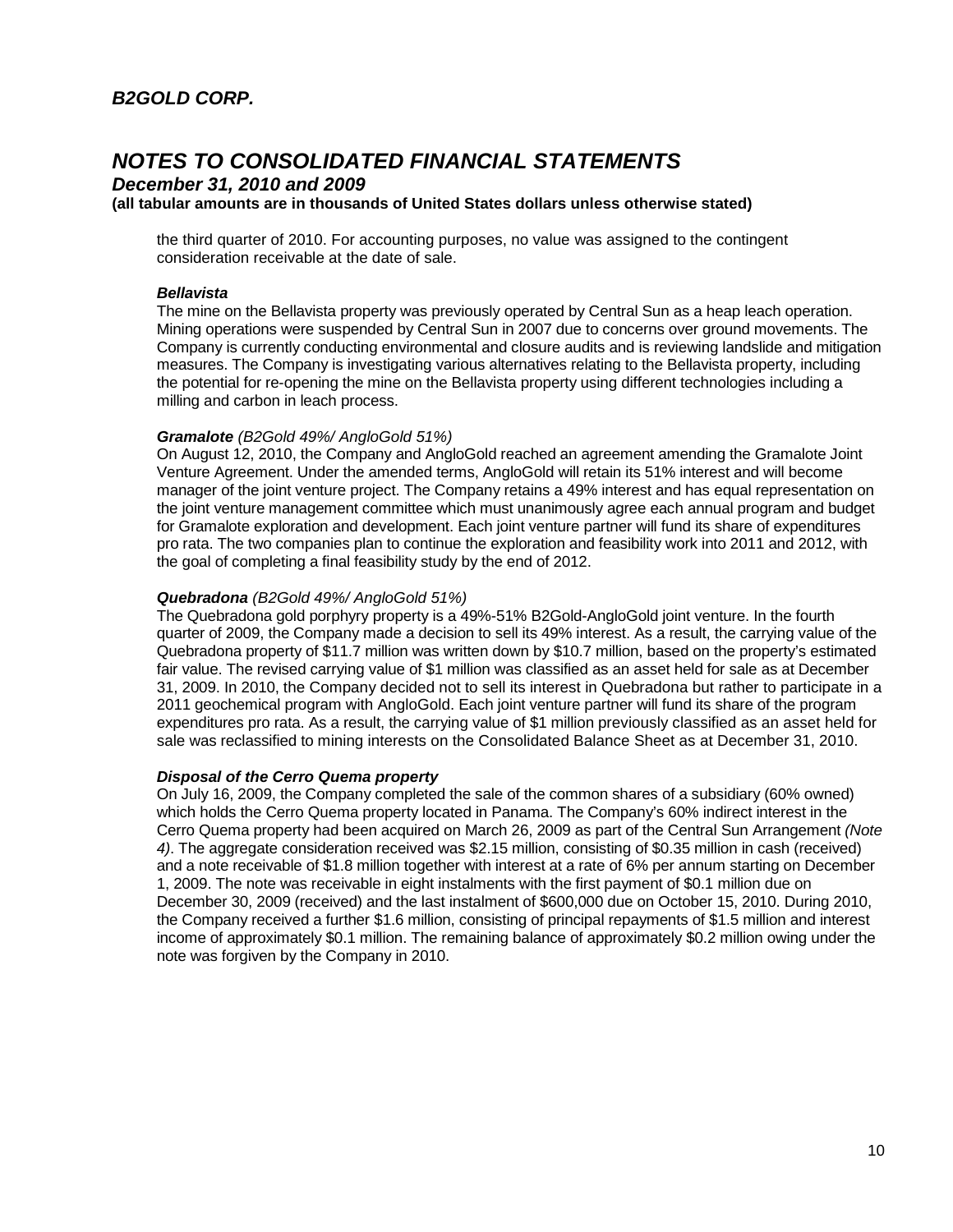*December 31, 2010 and 2009*

#### **(all tabular amounts are in thousands of United States dollars unless otherwise stated)**

As a result of the sale, the following assets and liabilities were deconsolidated effective July 16, 2009:

|                                                                                                        | \$                        |
|--------------------------------------------------------------------------------------------------------|---------------------------|
| Property, plant and equipment, Cerro Quema property<br>Current liabilities<br>Non-controlling interest | 6,460<br>(911)<br>(3,399) |
|                                                                                                        | 2,150                     |

#### *Write-off of mining interests*

In the fourth quarter of 2010, the Company wrote-off approximately \$2.8 million of exploration costs relating to targets abandoned under the initial Calibre Option Agreement.

During 2009, the Company wrote-off resource property costs in the amount of \$7.6 million (as the Company elected not to continue with the Nariño, San Luis, Yarumalito, Cauca and Antioquia properties under its Colombia JV Agreement with AngloGold). In addition, the carrying value of the Quebradona property was written down by \$10.7 million to its estimated fair value of \$1 million in the fourth quarter of 2009.

### *7 Other assets*

|                                                             | 2010<br>\$ | 2009<br>\$         |
|-------------------------------------------------------------|------------|--------------------|
| Restricted cash pledged as security<br>Assets held for sale | 454        | 355                |
| Quebradona (Note 6)<br>Other<br>Deferred charges            | 245<br>357 | 1,000<br>350<br>75 |
|                                                             | 1,056      | 1,780              |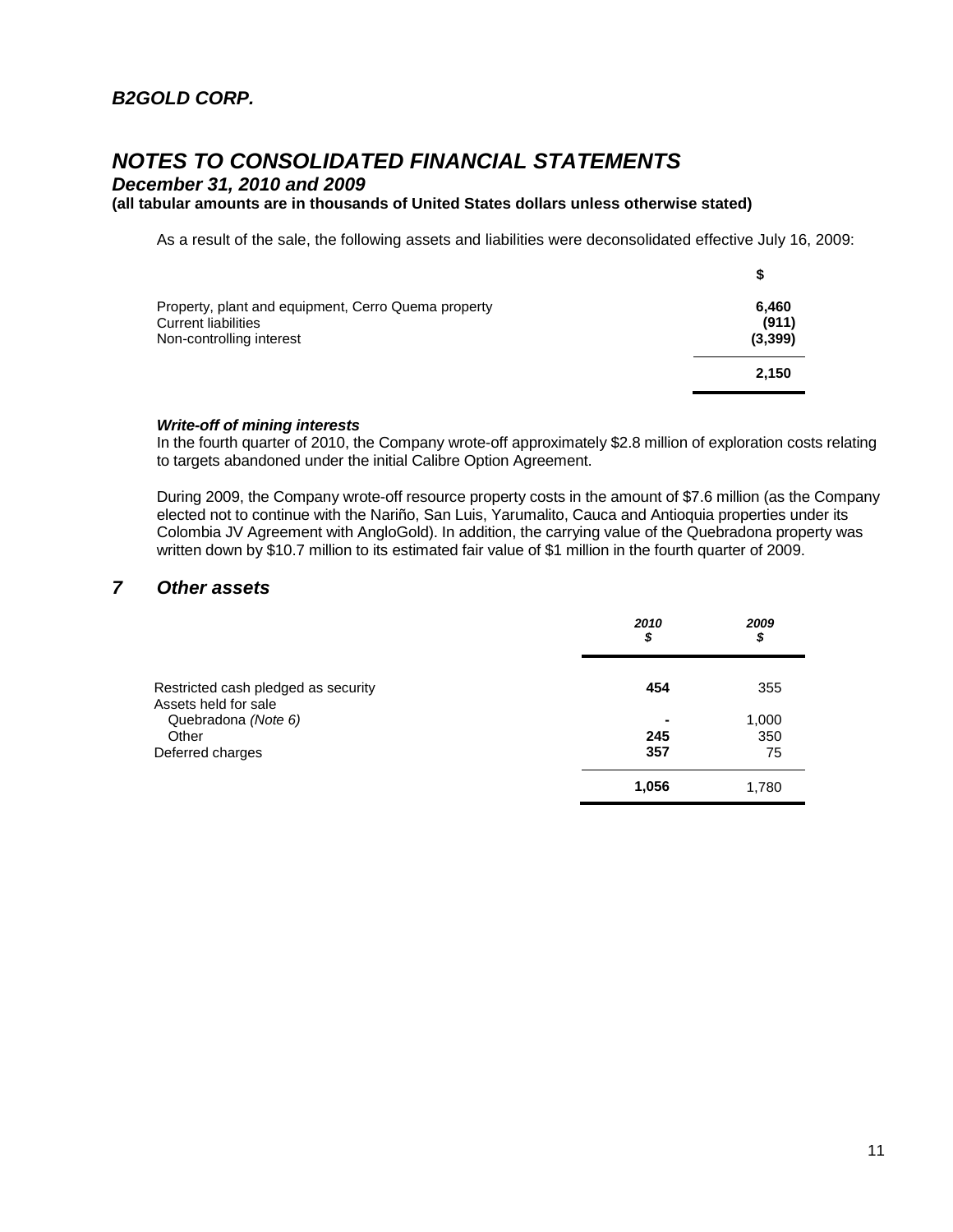*December 31, 2010 and 2009*

**(all tabular amounts are in thousands of United States dollars unless otherwise stated)**

### *8 Credit Facility loan*

The Company entered into an agreement relating to a \$20 million secured revolving credit facility (the "Credit Facility") with Macquarie Bank Limited ("Macquarie") on November 6, 2009. The term of the Credit Facility is for two years with a maturity date of December 31, 2011 and an interest rate of LIBOR plus 5.5%. Under the Credit Facility, the Company granted a general security agreement over its assets and the shares and assets of certain of the Company's material subsidiaries, and certain of the Company's material subsidiaries guaranteed the obligations of the Company relating to the Credit Facility. On February 12, 2010, the Company entered into an amending agreement relating to the Credit Facility pursuant to which the Credit Facility was increased to \$25 million.

As at December 31, 2009, the Company had drawn down a total of \$13.5 million under the Credit Facility and an additional \$7.5 million in the first and second quarters of 2010. In the third quarter of 2010, the balance owing under the Credit Facility was fully repaid (\$20 million on August 30, 2010 and \$1 million on May 21, 2010). Accordingly, \$25 million remains available for draw down as at December 31, 2010.

As consideration for the Credit Facility, the Company paid facility fees of \$0.6 million to Macquarie and is paying a commitment fee of 1.75% per annum, reduced to 1% per annum effective January 1, 2011, payable quarterly on the undrawn balance of the facility. In addition, the Company issued to Macquarie 11,063,565 share purchase warrants ("Macquarie warrants"). Each warrant entitles the holder to acquire one common share of the Company at an exercise price of Cdn.\$0.97 for a period of three years. As at December 31, 2010, 2 million of the Macquarie warrants remain unexercised. The fair value of the Macquarie warrants was calculated to be \$4.47 million using the Black-Scholes option pricing model based on a risk-free annual interest rate of approximately 2%, an expected life of three years, an expected volatility of 79% and a dividend yield of nil. The fair value of these warrants has been recorded as part of the transaction costs incurred with respect to the Credit Facility which amounted to approximately \$5.5 million.

In accordance with CICA recommendations regarding the presentation of financial liabilities, the principal amount owing under the Credit Facility loan had been presented on the Consolidated Balance Sheet net of the unamortized balance of transaction costs.

|                                                                                    | 2010<br>S                        | 2009<br>S         |  |
|------------------------------------------------------------------------------------|----------------------------------|-------------------|--|
| Principal amount owing at December 31, 2009<br>Less: unamortized transaction costs | $\blacksquare$<br>$\blacksquare$ | 13,500<br>(4,858) |  |
| Carrying value                                                                     | $\blacksquare$                   | 8,642             |  |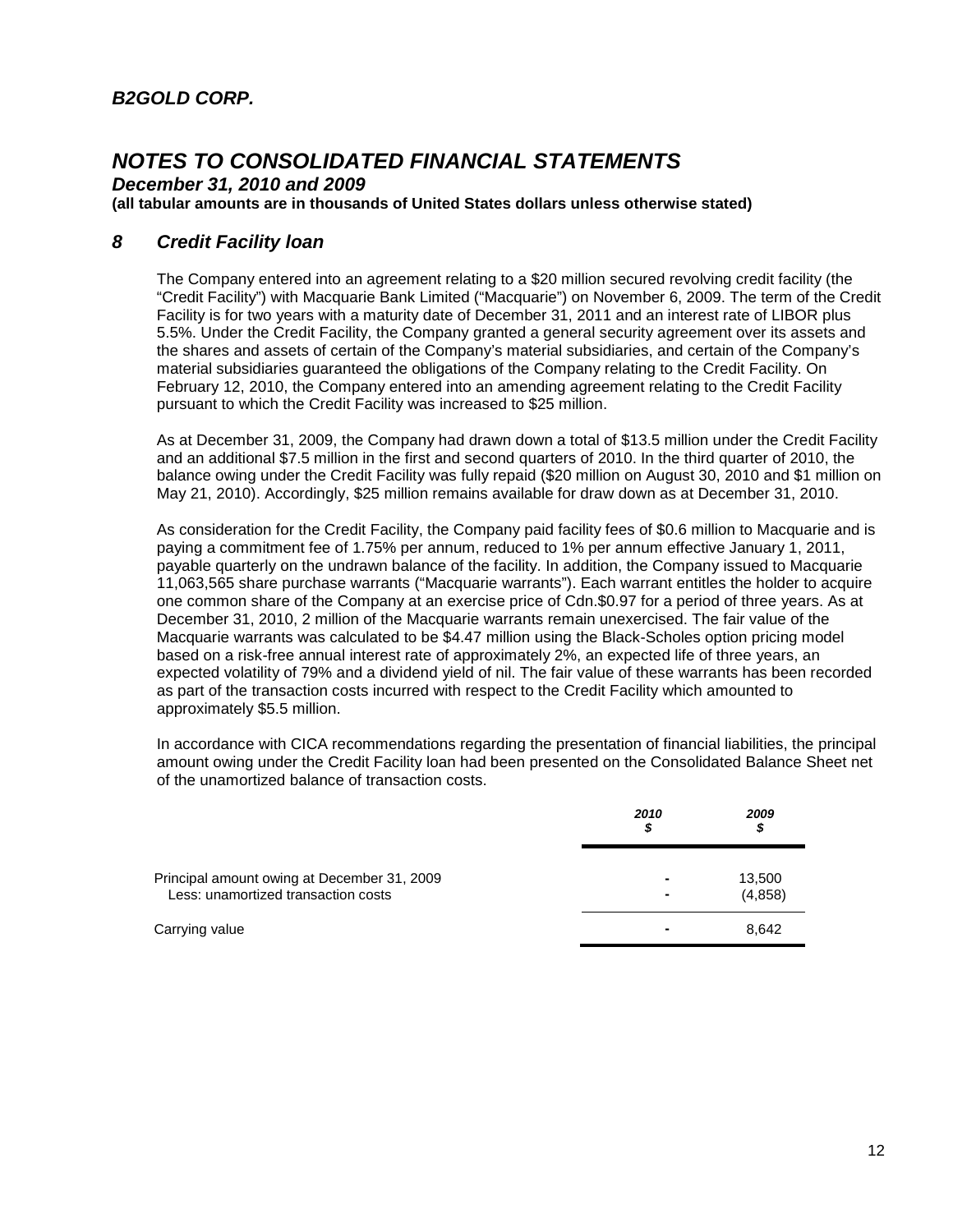*December 31, 2010 and 2009*

**(all tabular amounts are in thousands of United States dollars unless otherwise stated)**

### *9 Asset retirement obligations*

The Company's asset retirement obligations consist primarily of costs associated with mine reclamation and closure activities. These activities, which tend to be site specific, generally include costs for earthworks, including detoxification and recontouring, revegetation, water treatment and demolition. In calculating the fair value of the Company's asset retirement obligations, management used a credit adjusted risk-free rate applicable to each geographic location ranging from 8.5% to 12% and inflation rates ranging from 3% to 5%. The undiscounted cash flows, before inflation adjustments, estimated to settle the asset retirement obligations was approximately \$22.6 million at December 31, 2010.

The following table shows the movement in the liability for asset retirement obligations:

|    |                                                                                                                                                              | 2010<br>\$                           | 2009<br>\$                        |
|----|--------------------------------------------------------------------------------------------------------------------------------------------------------------|--------------------------------------|-----------------------------------|
|    | Balance, beginning of year<br>Additions resulting from Central Sun acquisition (Note 4)<br>Reclamation spending<br>Accretion expense<br>Change in obligation | 13,824<br>(1, 417)<br>1,478<br>1,082 | 12,334<br>(1,028)<br>895<br>1,623 |
|    | Balance, end of year<br>Less: current portion                                                                                                                | 14,967<br>(1, 389)                   | 13,824<br>(658)                   |
|    |                                                                                                                                                              | 13,578                               | 13,166                            |
| 10 | <b>Other liabilities</b>                                                                                                                                     |                                      |                                   |
|    |                                                                                                                                                              | 2010<br>\$                           | 2009<br>\$                        |
|    | Employee benefits accrual<br>Other                                                                                                                           | 2,776                                | 2,022<br>475                      |
|    |                                                                                                                                                              | 2,776                                | 2,497                             |

Employee benefits accrual of approximately \$2.8 million at December 31, 2010 (2009 - \$2 million) represents the estimated long-term portion of post-employment benefits of employees at the Nicaraguan and Costa Rican properties.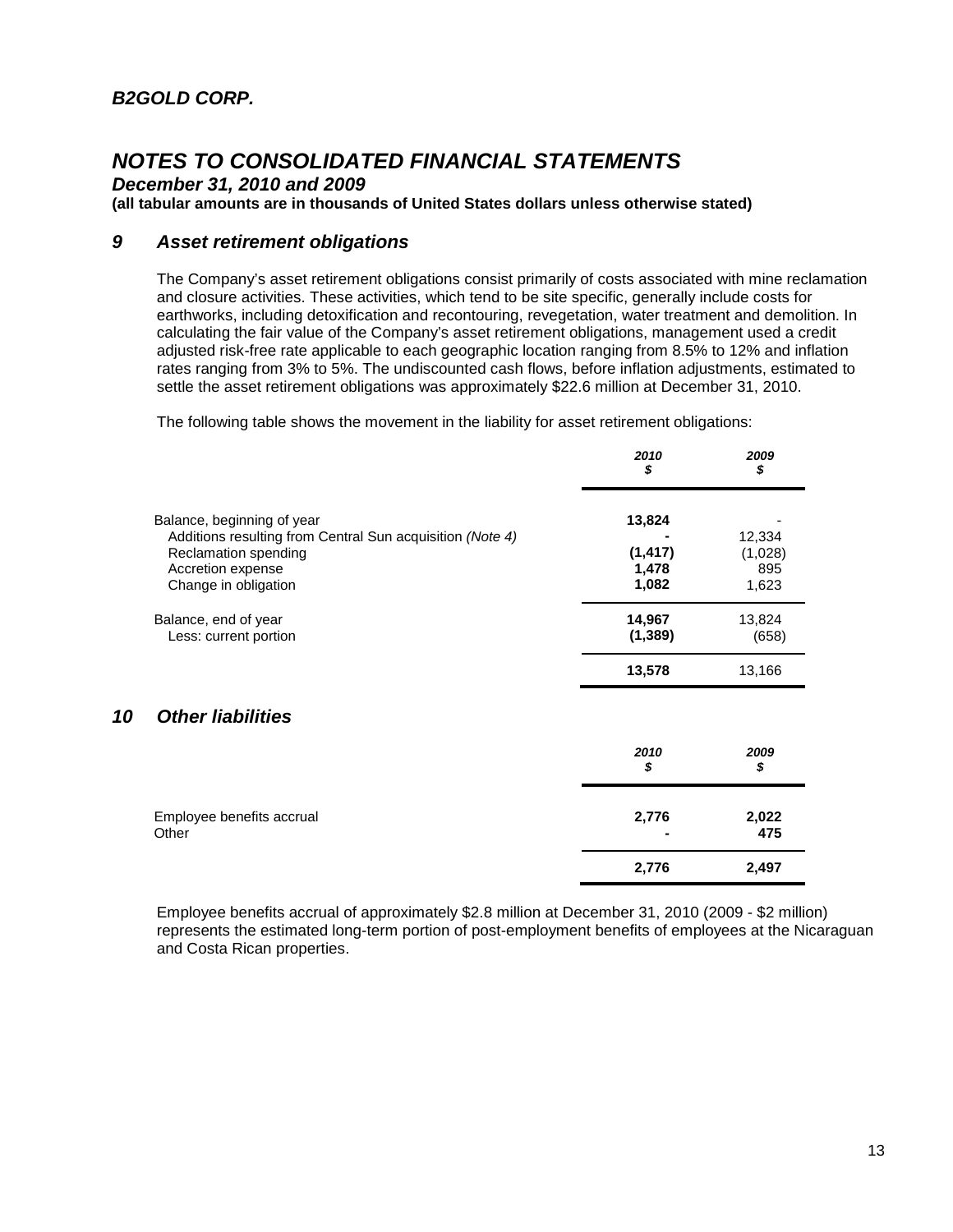*December 31, 2010 and 2009*

**(all tabular amounts are in thousands of United States dollars unless otherwise stated)**

### *11 Capital stock*

The Company's authorized share capital consists of an unlimited number of common shares and an unlimited number of preferred shares. At December 31, 2010, the Company had 337,570,170 common shares outstanding and no preferred shares outstanding.

|                                                                                                                                                                                                                   | 2010                      |                           | 2009                           |                               |
|-------------------------------------------------------------------------------------------------------------------------------------------------------------------------------------------------------------------|---------------------------|---------------------------|--------------------------------|-------------------------------|
|                                                                                                                                                                                                                   | <b>Shares</b><br>(000's)  | <b>Amount</b><br>\$       | <b>Shares</b><br>(1000's)      | <b>Amount</b><br>\$           |
| Balance, beginning of year                                                                                                                                                                                        | 282,531                   | 233,842                   | 162,783                        | 157,602                       |
| Issued during the year:<br>For cash, net of costs<br>Central Sun acquisition, March 26, 2009<br>For cash, on exercise of warrants<br>For cash, on exercise of options<br>Transfer to share capital the fair value | 25,624<br>25,027<br>4,388 | 29,157<br>24,229<br>3,730 | 38,341<br>80,639<br>384<br>384 | 24,980<br>50,802<br>38<br>239 |
| assigned to stock options/share purchase<br>warrants exercised                                                                                                                                                    |                           | 10,027                    |                                | 181                           |
|                                                                                                                                                                                                                   | 55,039                    | 67,143                    | 119,748                        | 76,240                        |
| Balance, end of year                                                                                                                                                                                              | 337,570                   | 300,985                   | 282,531                        | 233,842                       |

On February 18, 2010, the Company completed a bought deal equity financing and issued 25,624,111 common shares, including 3,342,276 common shares issued on exercise of the over-allotment option, at Cdn.\$1.25 per share, for gross proceeds of approximately Cdn.\$32 million. As part of the offering, AngloGold Ashanti Limited (AngloGold) exercised its pre-emptive right granted by the Company to maintain its percentage of holdings of approximately 10% of the common shares of the Company by acquiring 2,624,111 common shares. The Company paid the underwriters a commission equal to 5% of the gross proceeds of the offering upon closing, excluding the common shares purchased by AngloGold for which no commission was payable, for an aggregate commission of Cdn.\$1.44 million.

During 2010, the Company received \$3.7 million pursuant to the exercise of 4.4 million stock options and \$24.2 million pursuant to the exercise of 25 million warrants (including \$15.3 million pursuant to the exercise of 15.9 million warrants held by former Central Sun warrant holders).

On July 22, 2009, the Company completed a bought deal equity financing with a syndicate of underwriters and issued 33,340,000 common shares of the Company at Cdn.\$0.75 per share, for gross proceeds of approximately Cdn.\$25 million. The Company had granted the underwriters an overallotment option to purchase up to 5,001,000 common shares at Cdn.\$0.75 per share. On August 5, 2009, the underwriters exercised, in full, their over-allotment option. The additional gross proceeds from the exercise of the over-allotment option totalled approximately Cdn.\$3.75 million. As part of the offering, AngloGold exercised its pre-emptive right granted by the Company to maintain its percentage of holdings of approximately 10% of the common shares of the Company by acquiring 3,932,539 common shares of the Company. The Company paid the underwriters a commission equal to 5% of the gross proceeds of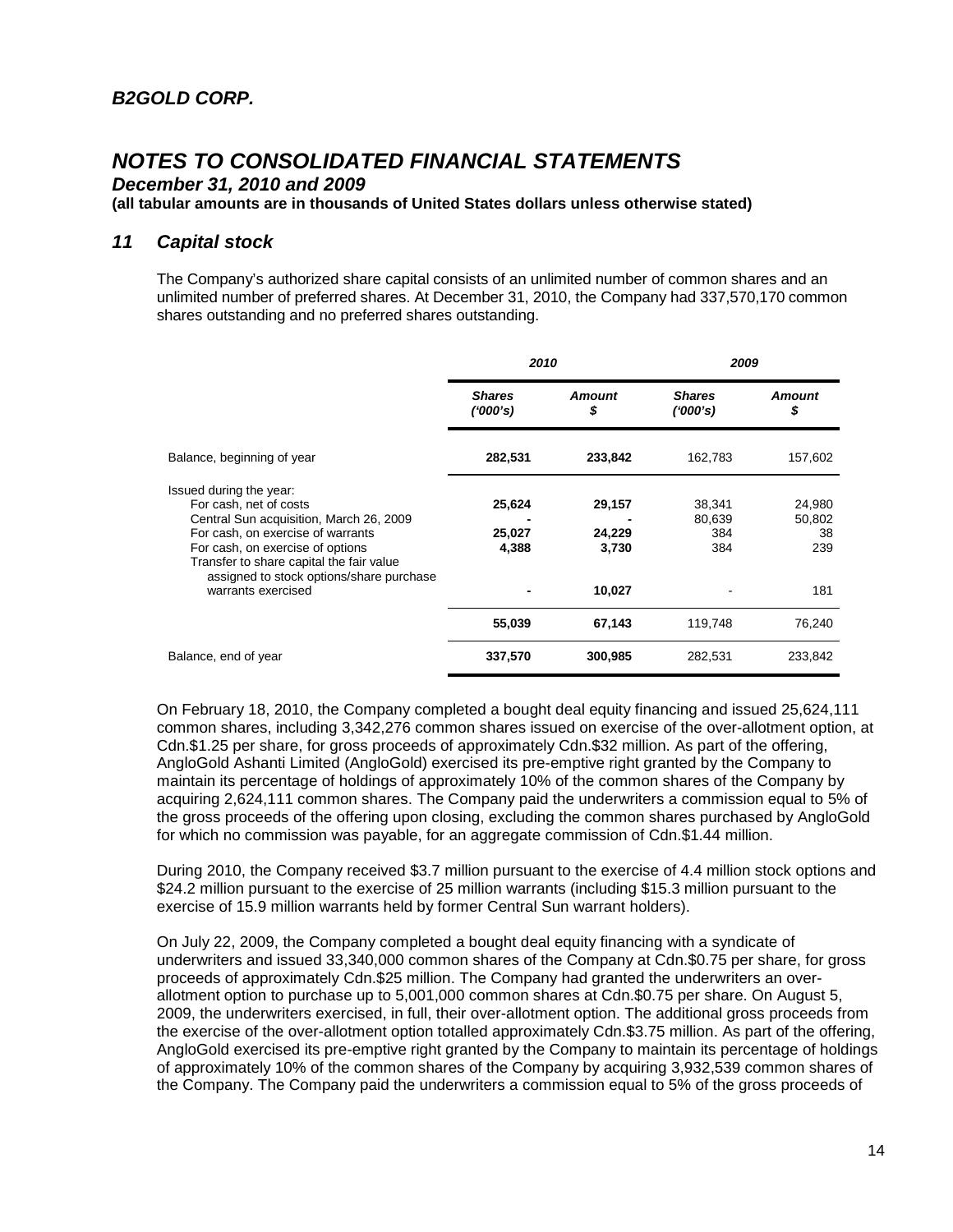*December 31, 2010 and 2009*

**(all tabular amounts are in thousands of United States dollars unless otherwise stated)**

the offering upon closing, excluding the common shares purchased by AngloGold for which no commission was payable, for an aggregate commission of Cdn.\$1.29 million.

On March 26, 2009, the Company issued (or made available for issue) 80,638,705 common shares in exchange for all of the issued and outstanding shares of Central Sun *(Note 4)*.

#### *Stock options*

During 2010, approximately 3.8 million stock options were granted to employees and consultants of the Company with exercise prices ranging from Cdn.\$1.25 to Cdn.\$2.57 per share. These stock options have a term of five years. The estimated fair value of these options totalling approximately \$3.9 million is being recognized over the vesting period using the Black-Scholes option pricing model, based on a risk-free annual interest rate of approximately 1.43%, an expected life of three-and-a-half years, an expected volatility of 72%, and a dividend yield rate of nil.

On August 4, 2009, the Company granted approximately 10 million stock options with an exercise price of Cdn.\$0.80 per option to non-executive directors, non-executive officers, employees and consultants of the Company. These stock options have a term of five years and expire on August 3, 2014. One-third of these options vested on August 4, 2009, another one-third vested on February 4, 2010 and the remainder vested on August 4, 2010. The estimated fair value of these options totalling approximately \$5 million was recognized over the vesting period. The fair value was estimated at \$0.50 per option at the grant date using the Black-Scholes option pricing model based on a risk-free annual interest rate of approximately 2.66%, an expected life of five years, an expected volatility of 86.7%, and a dividend yield rate of nil.

Option pricing models require the input of highly subjective assumptions regarding the expected volatility. Changes in assumptions can materially affect the fair value estimate, and therefore, the existing models do not necessarily provide a reliable measure of the fair value of the Company's stock options at date of grant.

A summary of changes to stock options outstanding:

|                                                        | <b>Number of</b><br>outstanding<br>options<br>(1000's) | <b>Weighted-</b><br>average<br>exercise price<br>$(in$ $Cdn.S)$ |
|--------------------------------------------------------|--------------------------------------------------------|-----------------------------------------------------------------|
| Outstanding at December 31, 2008<br>Granted            | 5,380<br>10,060                                        | 2.40<br>0.80                                                    |
| Options issued on Central Sun acquisition<br>Exercised | 7.989<br>(384)                                         | 1.45<br>0.67                                                    |
| Forfeited/expired                                      | (825)                                                  | 2.02                                                            |
| Outstanding at December 31, 2009                       | 22,220                                                 | 1.38                                                            |
| Granted                                                | 3.795                                                  | 2.01                                                            |
| Exercised                                              | (4,388)                                                | 0.87                                                            |
| Forfeited/expired                                      | (5,998)                                                | 2.22                                                            |
| Outstanding at December 31, 2010                       | 15,629                                                 | 1.35                                                            |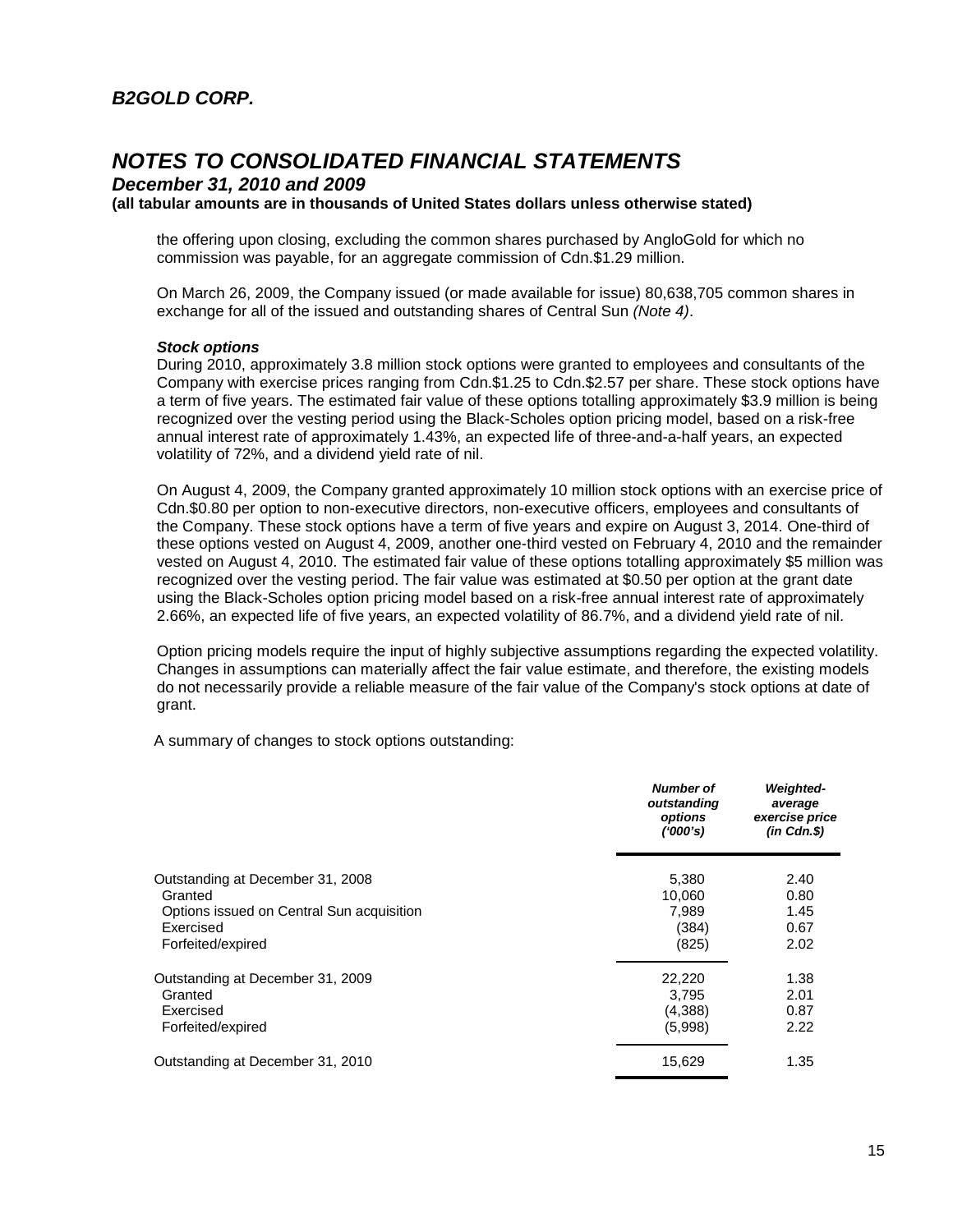## *B2GOLD CORP.*

# *NOTES TO CONSOLIDATED FINANCIAL STATEMENTS*

*December 31, 2010 and 2009*

**(all tabular amounts are in thousands of United States dollars unless otherwise stated)**

Stock options outstanding and exercisable as at December 31, 2010 are as follows:

|                                                                      | <b>Range of</b><br>exercise price<br>$(in$ $Cdn.S)$ | <b>Number of</b><br>outstanding<br>options<br>('000's) | <b>Weighted-</b><br>average<br>years<br>to expiry | <b>Weighted-</b><br>average<br>exercise<br>price<br>$(in$ $Cdn.S)$ | Number of<br>exercisable<br>options<br>(1000's) | <b>Weighted-</b><br>average<br>exercise<br>price<br>$(in$ $Cdn.S)$ |
|----------------------------------------------------------------------|-----------------------------------------------------|--------------------------------------------------------|---------------------------------------------------|--------------------------------------------------------------------|-------------------------------------------------|--------------------------------------------------------------------|
| Issued:<br>2009 (Central Sun<br>replacement options)<br>2009<br>2010 | $0.95 - 3.72$<br>0.80<br>$1.25 - 2.57$              | 6,191<br>5,895<br>3,543                                | 1.38<br>3.62<br>4.65                              | 1.48<br>0.80<br>2.05                                               | 6.191<br>5.895<br>648                           | 1.48<br>0.80<br>1.35                                               |
|                                                                      |                                                     | 15,629                                                 | 2.97                                              | 1.35                                                               | 12,734                                          | 1.09                                                               |

#### *Share purchase warrants*

A summary of changes to share purchase warrants outstanding:

|                                                     | <b>Number of</b><br>outstanding<br>warrants<br>(1000's) | <b>Weighted-</b><br>average<br>exercise price<br>$(in$ $Cdn.S)$ |
|-----------------------------------------------------|---------------------------------------------------------|-----------------------------------------------------------------|
| Outstanding at December 31, 2008                    | 23,400                                                  | 3.67                                                            |
| Issued to Macquarie (Note 8)                        | 11.064                                                  | 0.97                                                            |
| Warrants issued on Central Sun acquisition (Note 4) | 18,062                                                  | 0.95                                                            |
| Exercised                                           | (384)                                                   | 0.11                                                            |
| Expired                                             | (1, 127)                                                | 0.82                                                            |
| Outstanding at December 31, 2009                    | 51,015                                                  | 2.21                                                            |
| Exercised                                           | (25,027)                                                | 0.98                                                            |
| Expired                                             | (2,588)                                                 | 2.09                                                            |
| Outstanding at December 31, 2010                    | 23,400                                                  | 3.54                                                            |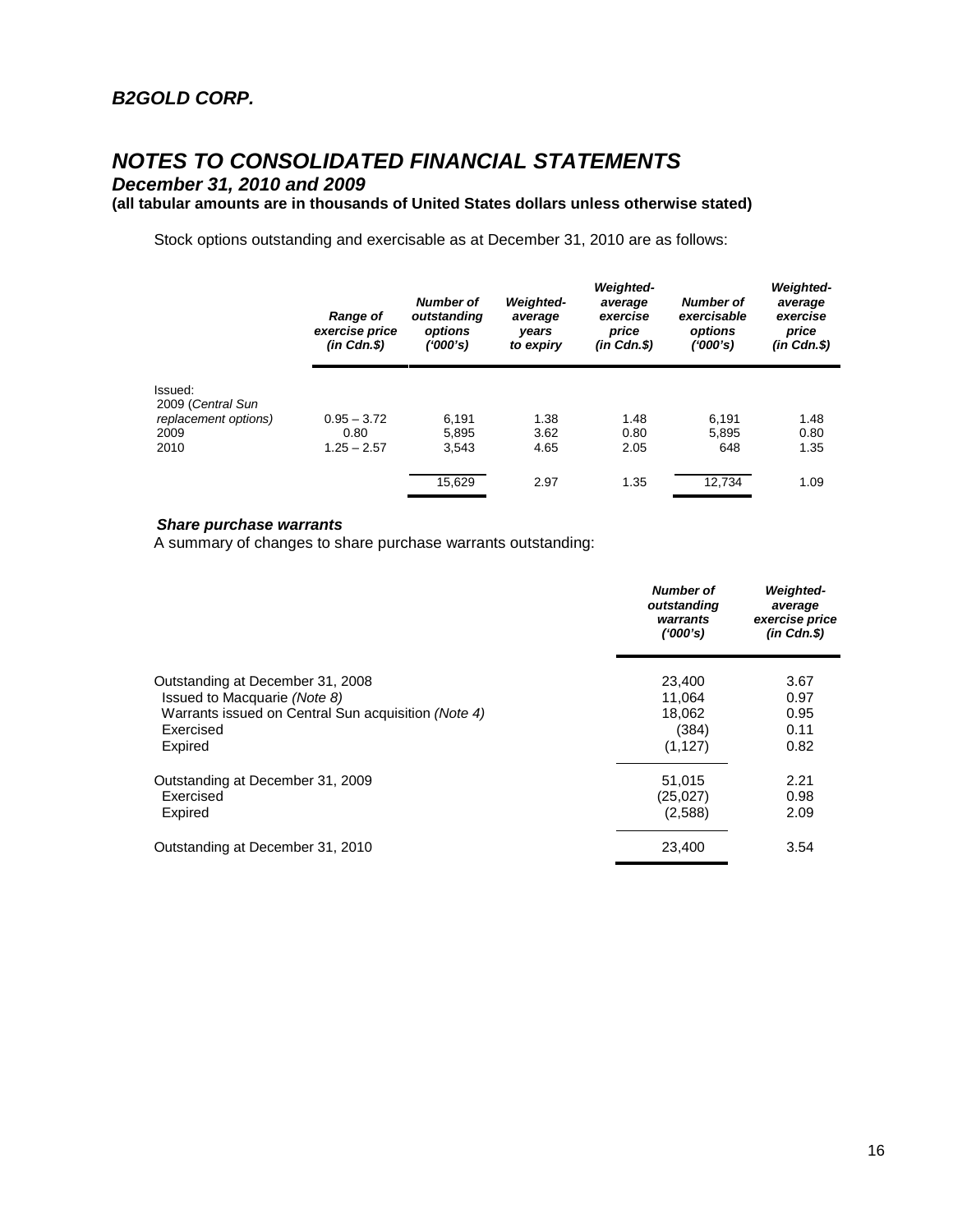*December 31, 2010 and 2009*

#### **(all tabular amounts are in thousands of United States dollars unless otherwise stated)**

As at December 31, 2010, the following warrants to purchase common shares of the Company were outstanding:

|                                                                                                                                                     | <b>Number of</b><br>outstanding<br>and<br>exercisable<br>warrants<br>(000's) | <b>Exercise price</b><br>$(in$ $Cdn.S)$ |
|-----------------------------------------------------------------------------------------------------------------------------------------------------|------------------------------------------------------------------------------|-----------------------------------------|
| Expiring November 9, 2012 (Macquarie warrants) (Note 8)<br>Expiring May 15, 2011 (AngloGold warrants)<br>Expiring May 15, 2011 (AngloGold warrants) | 2,000<br>11,000<br>10.400                                                    | 0.97<br>3.34<br>4.25                    |
|                                                                                                                                                     | 23,400                                                                       | 3.54                                    |

Included in the above table are 21.4 million warrants issued to AngloGold ("AngloGold warrants") on May 15, 2008 (pursuant to the "Agreement to Amend the Relationship, Farm-Out and Joint Venture Agreement and regarding Gramalote Limited and Other Matters"). The AngloGold warrants are exercisable at any time prior to May 15, 2011 and consist of 11 million warrants exercisable at a price of Cdn.\$3.34 per share and 10.4 million warrants exercisable at a price of Cdn.\$4.25 per share.

The following table shows the changes in the category "Value assigned to stock options and share purchase warrants" as presented under shareholders' equity on the consolidated balance sheets:

|                                                                                                                                  | 2010<br>\$ | 2009<br>\$ |
|----------------------------------------------------------------------------------------------------------------------------------|------------|------------|
| Balance, beginning of year                                                                                                       | 27,800     | 11.308     |
| Stock-based compensation - expensed                                                                                              | 1.943      | 3.220      |
| Stock-based compensation - capitalized to resource<br>property interests<br>Fair value assigned to Central Sun stock options and | 427        | 1,631      |
| share purchase warrants exchanged (Note 4)                                                                                       |            | 7,353      |
| Fair value assigned to warrants issued to Macquarie (Note 8)                                                                     |            | 4.469      |
| Transfer to share capital on the exercise of stock options                                                                       | (10.027)   | (181)      |
| Balance, end of year                                                                                                             | 20.143     | 27,800     |
|                                                                                                                                  |            |            |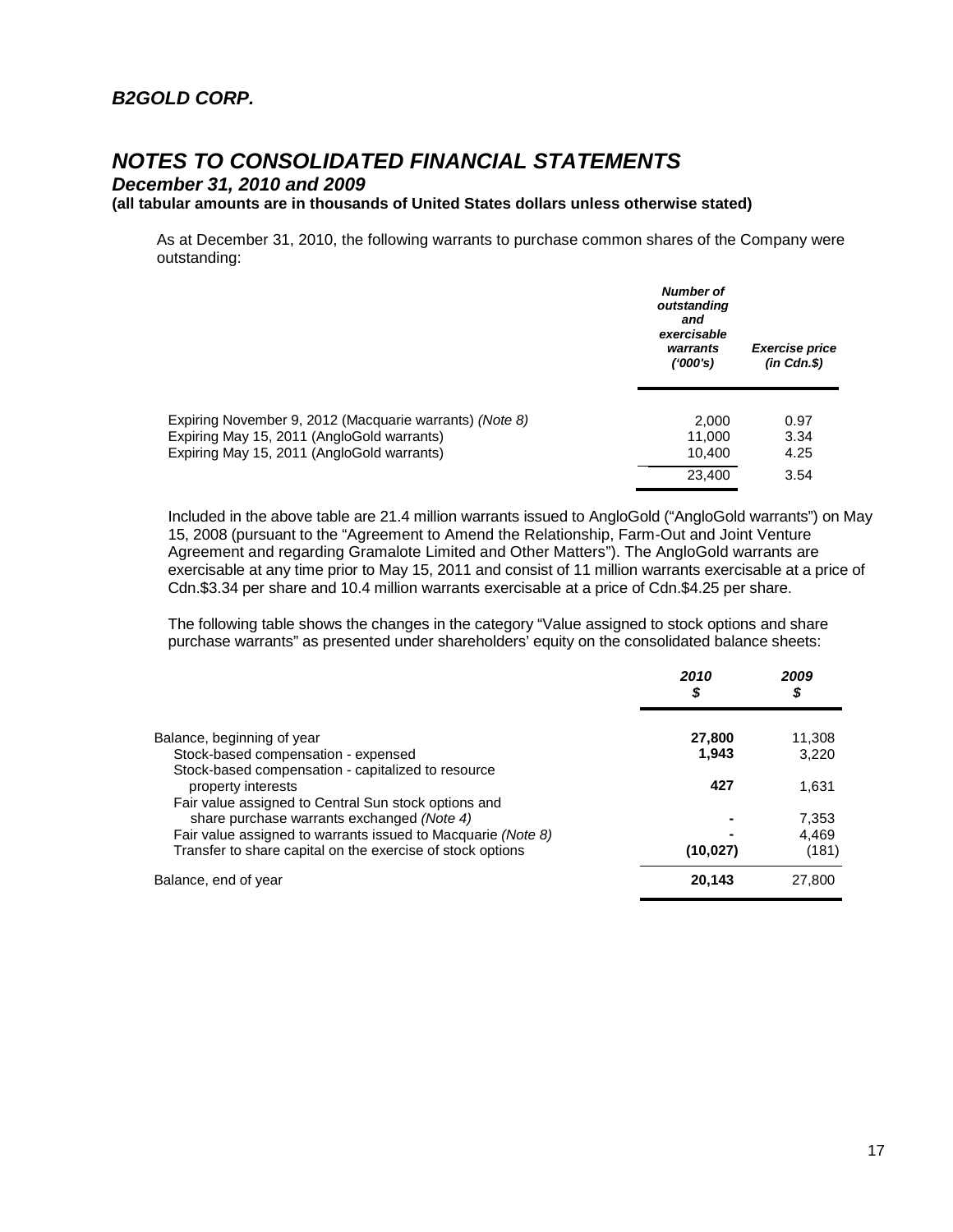*December 31, 2010 and 2009*

**(all tabular amounts are in thousands of United States dollars unless otherwise stated)**

#### *Incentive shares*

On June 29, 2007 the Company established the B2Gold Incentive Plan (the "Incentive Plan") for the benefit of directors, officers, employees and service providers of the Company and issued to the trustees of the Incentive Plan options to acquire 4,955,000 common shares.

On October 12, 2007, following the exercise of these options, an aggregate of 4,955,000 common shares were issued to the trustees of the Incentive Plan at a price of Cdn.\$0.02 per share for gross proceeds of Cdn.\$99,100 (\$101,839). These shares are currently held in trust by the trustees pursuant to the terms of the Incentive Plan. The Company will recognize stock based compensation expense with respect to these incentive shares, when these shares are granted to the ultimate beneficiaries by the trust. The proceeds received from the trustees have been classified as related party loans on the Consolidated Balance Sheet.

## *12 Supplementary cash flow information*

Supplementary disclosure of cash flow information is provided in the table below:

|                                                              | 2010<br>\$ | 2009<br>\$ |
|--------------------------------------------------------------|------------|------------|
| Non-cash investing and financing activities:                 |            |            |
| Future income tax liabilities relating to resource           |            |            |
| property expenditures                                        | 297        | 479        |
| Stock-based compensation, capitalized to                     |            |            |
| resource property interests                                  | 427        | 1,631      |
| Common shares issued for Central Sun                         |            |            |
| acquisition (Note 4)                                         |            | 50,802     |
| Fair value assigned to Central Sun stock options             |            |            |
| and share purchase warrants exchanged                        |            |            |
| (Note 4)                                                     |            | 7,353      |
| Fair value assigned to warrants issued to Macquarie (Note 8) |            | 4,469      |
| Accounts payable and accrued liabilities relating            |            |            |
| to resource property expenditures                            |            | 5,258      |
| Interest paid                                                | 974        |            |

On July 8, 2009, the Company received loans in the amount of Cdn.\$2 million from certain officers and shareholders of the Company which were interest bearing at a rate of 5% per annum. These loans were fully repaid together with interest on July 22, 2009.

On November 3, 2009, the Company received a loan in the amount of Cdn.\$1 million from a certain officer and shareholder of the Company which was interest bearing at a rate of 5% per annum. Subsequent to December 31, 2009, this loan was fully repaid together with interest on February 18, 2010.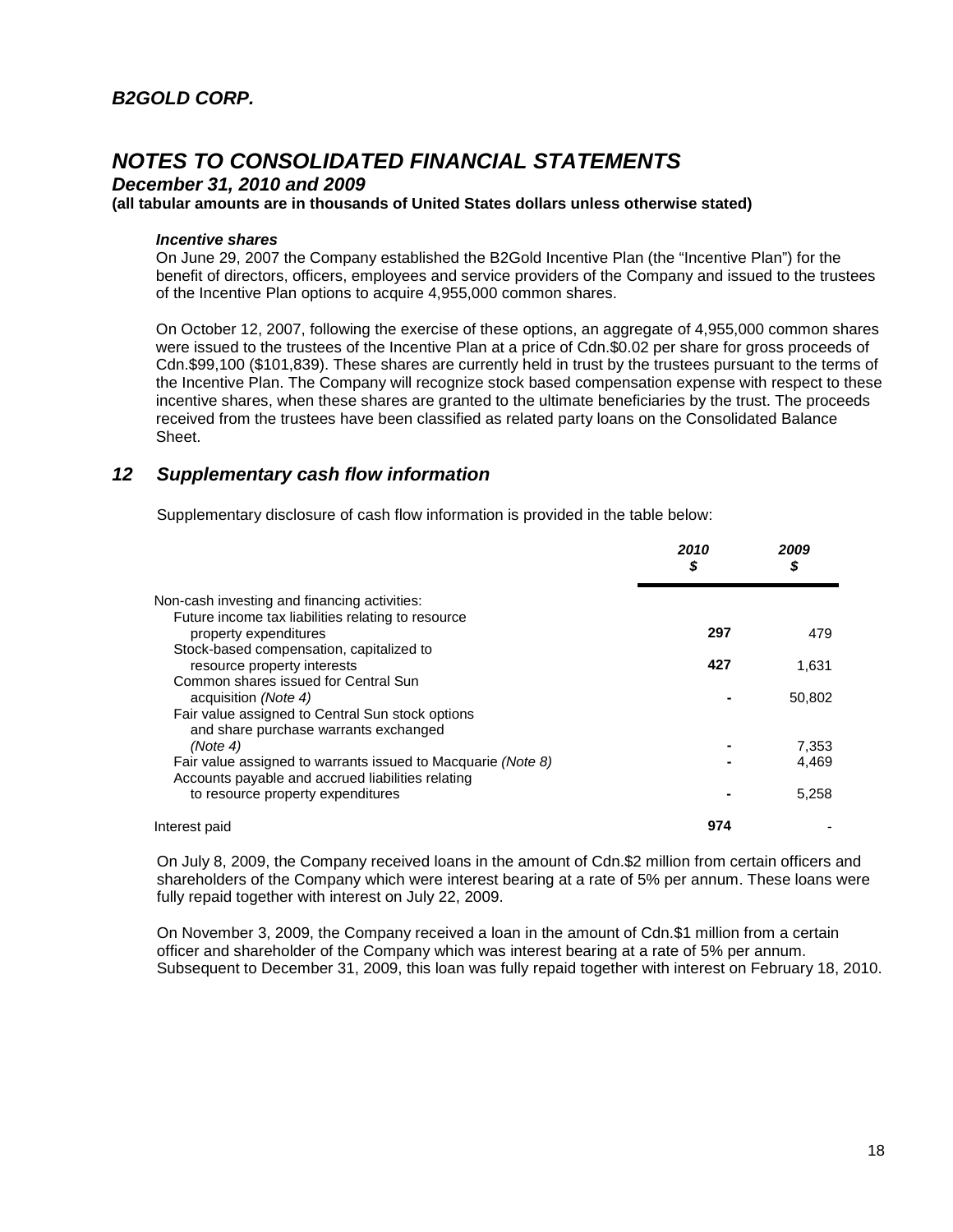*December 31, 2010 and 2009*

**(all tabular amounts are in thousands of United States dollars unless otherwise stated)**

### *13 Income taxes*

Future income taxes reflect the net tax effects of temporary differences between the carrying amounts of assets and liabilities for financial reporting purposes and the amounts used for income tax purposes. On acquisition of mineral property interests the Company records a future income tax liability and a corresponding adjustment to the related asset carrying amount.

The following sets forth the tax effect of temporary differences that give rise to significant portions of the future income tax assets and future income tax liabilities:

|                                                       | 2010<br>S       | 2009<br>\$      |
|-------------------------------------------------------|-----------------|-----------------|
| Future income tax assets                              |                 |                 |
| Operating loss carry-forwards<br>Share issuance costs | 23,225<br>1,310 | 26,951<br>1,588 |
| <b>Current assets and liabilities</b>                 | 313             | 4,133           |
|                                                       | 4,319           | 4,486           |
| Asset retirement obligations<br>Other                 | 1,268           | 4,214           |
| Gross future income tax assets                        | 30,435          | 41,372          |
| Valuation allowance                                   |                 |                 |
| Canada                                                | (9,834)         | (8, 117)        |
| Colombia                                              | (868)           |                 |
| Costa Rica                                            | (5, 478)        | (5, 516)        |
| Nicaragua                                             |                 | (5,548)         |
|                                                       | (16, 180)       | (19, 181)       |
| Net future income tax assets                          | 14,255          | 22,191          |
| Future income tax liabilities                         |                 |                 |
| Resource property interests                           | (30, 029)       | (30, 335)       |
| Other                                                 | (593)           | (3, 472)        |
|                                                       | (30, 622)       | (33, 807)       |
| Net future income tax liabilities                     | (16, 367)       | (11, 616)       |

Non-capital loss carry-forwards for Canadian tax purposes total approximately \$30.4 million at December 31, 2010, unless utilized \$4.1 million expires in 2027, \$4.1 million in 2028, \$9 million in 2029 and \$13.2 million in 2030.

At December 31, 2010, the Company had tax losses in Nicaragua of \$35 million that expire from 2011 through 2012. In Costa Rica, at December 31, 2010 the Company had tax losses of \$13.8 million that expire from 2011 through 2015. A valuation allowance of \$4.1 million has been applied against the related future tax asset arising from the balance of these tax losses. In Colombia, at December 31, 2010 the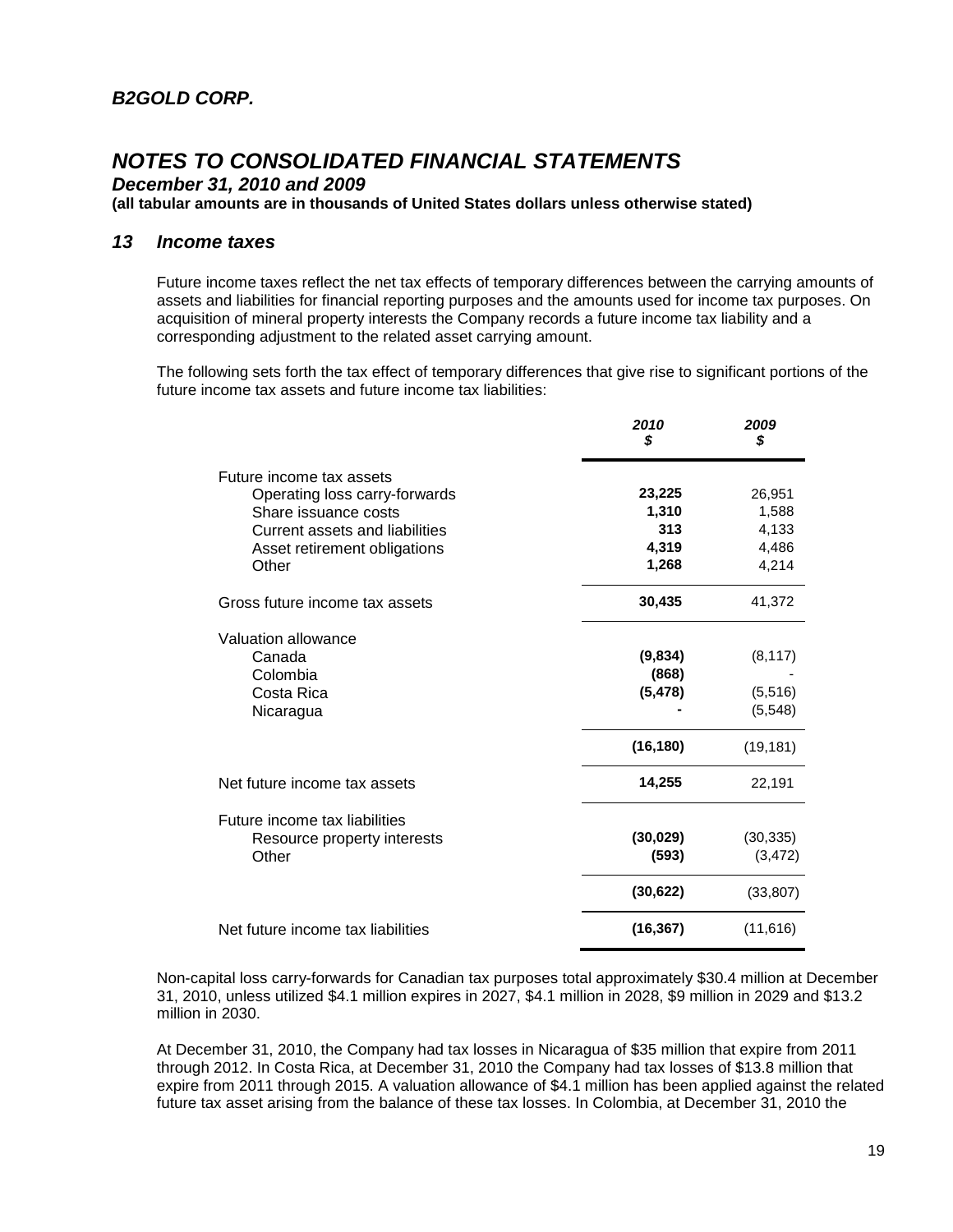## *B2GOLD CORP.*

## *NOTES TO CONSOLIDATED FINANCIAL STATEMENTS*

*December 31, 2010 and 2009*

#### **(all tabular amounts are in thousands of United States dollars unless otherwise stated)**

Company had tax losses of \$3 million with an unlimited carry forward period. A valuation allowance of \$0.8 million has been applied against the related future tax asset arising from these tax losses.

Income tax expense (recovery) differs from the amount that would result from applying the Canadian federal and provincial income tax rates to earnings from operations before taxes. These differences result from the following items:

|                                                                                                                                                                                                                                                                                                                                                         | 2010<br>\$                                                  | 2009<br>\$                                             |
|---------------------------------------------------------------------------------------------------------------------------------------------------------------------------------------------------------------------------------------------------------------------------------------------------------------------------------------------------------|-------------------------------------------------------------|--------------------------------------------------------|
| Consolidated income (loss) before income taxes<br>Canadian federal and provincial income tax rates                                                                                                                                                                                                                                                      | 36,184<br>28.5%                                             | (28, 570)<br>30.0%                                     |
| Income tax expense (recovery) at statutory rates                                                                                                                                                                                                                                                                                                        | 10,312                                                      | (8,571)                                                |
| Increase (decrease) attributable to:<br>Effects of different foreign statutory tax rates<br>Benefits of assets not recognized in the period<br>in which they arose<br>Change due to foreign exchange<br>Non-deductible expenditures<br>Change in valuation allowance and estimates<br>Tax benefits (expenses) on mineral property<br>written off (sold) | (9,031)<br>9,025<br>(6,048)<br>3,296<br>(3,001)<br>(1, 108) | (2,818)<br>(866)<br>(3,582)<br>1,177<br>9,414<br>1,678 |
| Expiry of losses<br>Amounts reported through equity<br>Change in enacted tax rate<br>Other                                                                                                                                                                                                                                                              | 1,457<br>(461)<br>181<br>(168)                              | 3,108<br>(425)<br>227<br>(124)                         |
| Future income tax expenses (recovery)                                                                                                                                                                                                                                                                                                                   | 4,454                                                       | (782)                                                  |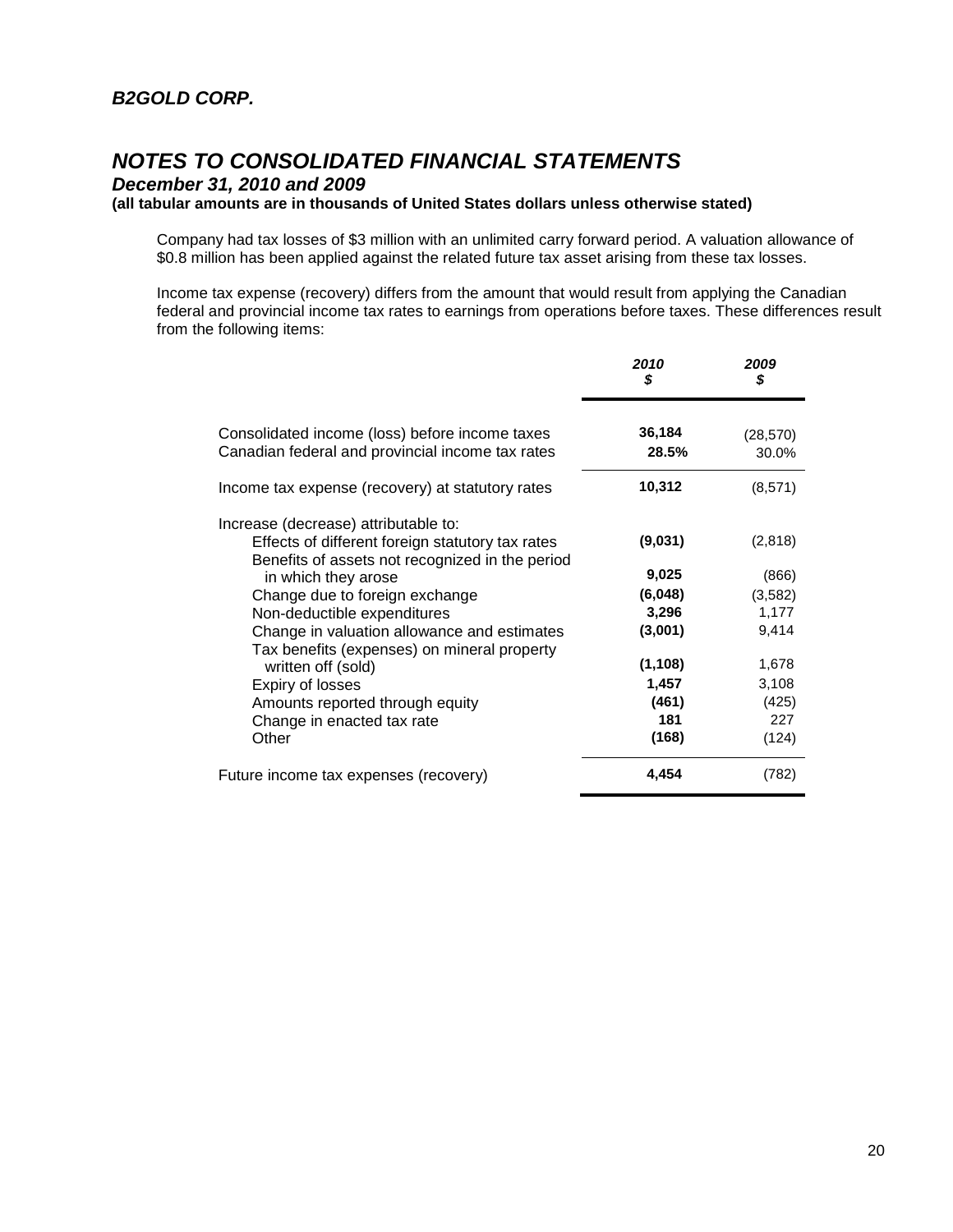*December 31, 2010 and 2009*

**(all tabular amounts are in thousands of United States dollars unless otherwise stated)**

### *14 Financial instruments*

#### *Fair values*

The Company's financial instruments consist of cash and cash equivalents, accounts receivable, marketable securities, and accounts payable and accrued liabilities. The book values of cash and cash equivalents, accounts receivable, accounts payable and accrued liabilities are representative of their respective fair values due to the short-term nature of these instruments. Marketable securities are carried at their fair values based on published market prices at the balance sheet date.

Cash and cash equivalents are classified as Level 2 and marketable securities are classified as Level 1 within the fair value hierarchy established by CICA section 3862.

#### *Capital risk management*

The Company's objectives when managing its capital is to ensure it will be able to continue as a going concern while maximizing the return to shareholders. The selling price of gold, minimizing production costs and a successful exploration environment are key factors in helping the Company reach its capital risk management objectives. The capital structure of the Company includes shareholders' equity and the Credit Facility.

#### *Credit risk*

Credit risk refers to the risk that another entity will default on its contractual obligations which will result in a loss for the Company. As at December 31, 2010, the Company's maximum exposure to credit risk was the carrying value of cash and cash equivalents and accounts receivable. The Company limits its credit exposure on cash and cash equivalents by holding its deposits mainly with Canadian chartered banks.

#### *Liquidity risk*

Liquidity risk refers to the risk that the Company will not be able to meet its financial obligations when they become due or can only do so at excessive costs. The Company manages liquidity risk by maintaining sufficient cash balances to meet these needs. In addition, \$25 million is available for draw down under the Credit Facility as at December 31, 2010.

#### *Market risk*

Market risk includes currency and price risk.

The Company's operations in foreign countries are subject to currency fluctuations and such fluctuations may materially affect the Company's financial position and results. The Company reports its financial results in United States dollars and incurs expenses in United States dollars, Canadian dollars, Nicaraguan córdobas, and Colombian pesos. As the exchange rates between the Nicaraguan córdoba, Colombian peso and Canadian dollar fluctuate against the United States dollar, the Company will experience foreign exchange gains and losses. The exchange rate between the córdoba and the United States dollar varies according to a pattern set by the Nicaraguan Central Bank. The córdoba has been annually devalued versus the United States dollar by means of a crawling peg mechanism which currently stands at approximately 5%. All of the Company's gold production activities are currently conducted in Nicaragua.

The Company also maintains cash and cash equivalents denominated in currencies other than the reporting currency, primarily in Canadian dollars. Based on the balances of its cash and cash equivalents at December 31, 2010, a 1% increase/ (decrease) in the exchange rate of the United States dollar to the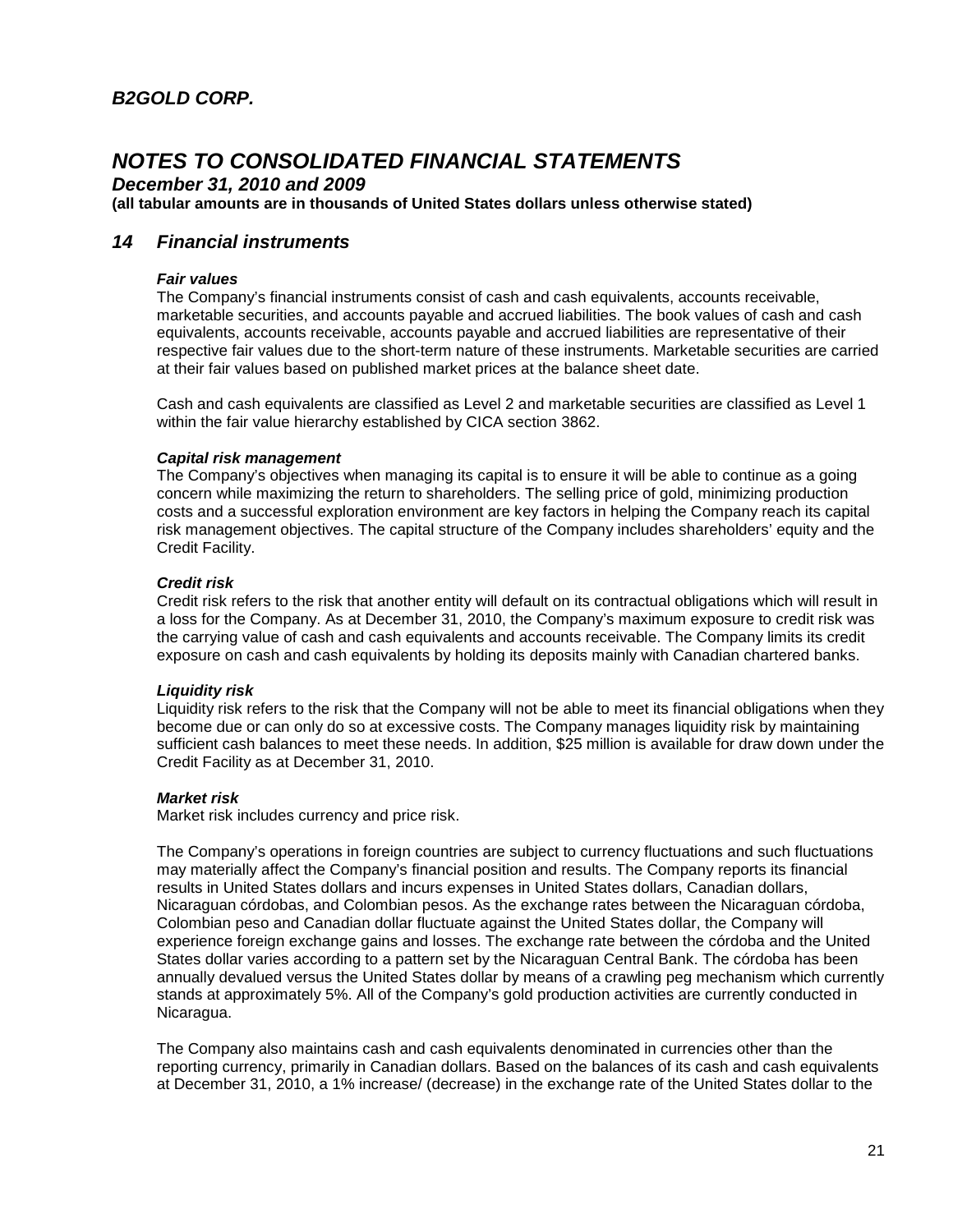## *B2GOLD CORP.*

## *NOTES TO CONSOLIDATED FINANCIAL STATEMENTS*

*December 31, 2010 and 2009*

**(all tabular amounts are in thousands of United States dollars unless otherwise stated)**

Canadian dollar, on that date, would have resulted in a decrease/ (increase) in earnings of approximately \$1.6 million.

The Company's operations expose it to changes in the price of gold. Currently, the Company does not engage in any activities that would mitigate this risk. A 5% increase/ (decrease) in the price of gold would have resulted in a decrease/ (increase) in earnings of approximately \$6.4 million in 2010 based on gold revenue. The Company's earnings also could be affected by the prices of other commodities such as fuel and other consumable items, although to a lesser extent than by the price of gold. The prices of these commodities are affected by numerous factors beyond the Company's control.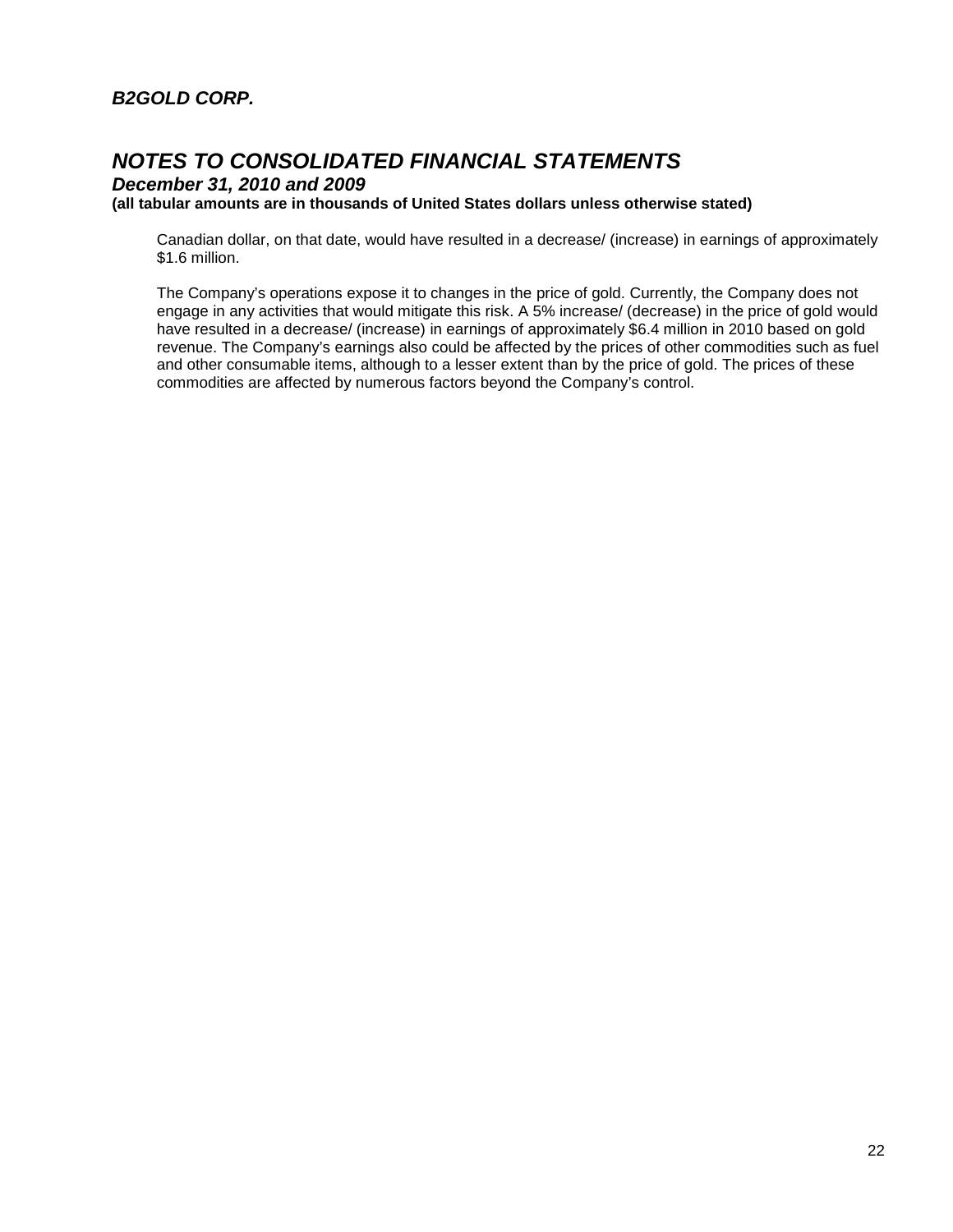*December 31, 2010 and 2009*

**(all tabular amounts are in thousands of United States dollars unless otherwise stated)**

### *15 Segmented information*

On March 26, 2009, the Company completed a business combination with Central Sun acquiring the Limon Mine (95%) and Libertad Mine (100%). The Libertad Mine achieved commercial production on February 1, 2010 following the completion of the conversion of the Libertad Mine from a heap leach mine to a conventional milling operation. All gold revenue in 2009 was attributable to the Limon Mine. Prior to the acquisition of Central Sun, the Company had no source of operating revenue and its principal activity consisted of exploration in Colombia and Russia.

With the acquisition of Central Sun, the Company is presently organized into four segments: (1) Limon Mine, (2) Libertad Mine (3) Other Mineral Properties and (4) Corporate and Other. The Other Mineral Properties segment consists of the Company's interests in mineral properties in Uruguay, Colombia (Gramalote, Mocoa, Quebradona and property interests under the Colombia JV Agreement with AngloGold), Russia (Kupol East and West Licenses) and Nicaragua (Radius and Calibre) which are at various stages of exploration. The Corporate and Other segment includes corporate operations and the Bellavista property in Costa Rica which is presently undergoing environmental and closure audits. The Company's segments are summarized in the following tables.

|                                          | <b>Limon Mine</b><br>\$ | Libertad<br><b>Mine</b><br>\$ | <b>Other</b><br><b>Mineral</b><br><b>Properties</b><br>\$ | Corporate &<br><b>Other</b><br>\$ | <b>Total</b><br>\$ |
|------------------------------------------|-------------------------|-------------------------------|-----------------------------------------------------------|-----------------------------------|--------------------|
| <b>Assets</b>                            |                         |                               |                                                           |                                   |                    |
| Cash<br>Accounts<br>receivable &         | 3,878                   | 21,061                        | 248                                                       | 44,825                            | 70,012             |
| prepaids<br>Value-added and<br>other tax | 706                     | 4,559                         | 15                                                        | 325                               | 5,605              |
| receivables                              | 1,572                   | 3,738                         |                                                           | 215                               | 5,525              |
| Inventories<br>Marketable                | 8,873                   | 10,565                        |                                                           |                                   | 19,438             |
| securities                               |                         |                               |                                                           | 483                               | 483                |
| Mining interests<br>Other assets         | 30,749                  | 109,068                       | 93,490                                                    | 2,428                             | 235,735            |
|                                          |                         |                               | 344                                                       | 712                               | 1,056              |
|                                          | 45,778                  | 148,991                       | 94,097                                                    | 48,988                            | 337,854            |
| <b>Capital</b>                           |                         |                               |                                                           |                                   |                    |
| expenditures                             | 9,950                   | 23,779                        | 9,951                                                     |                                   | 43,680             |
| <b>Gold revenue</b>                      | 48,020                  | 79,501                        |                                                           |                                   | 127,521            |
| Net income (loss)                        | 4,266                   | 21,194                        | 21,221                                                    | (17, 191)                         | 29,490             |

*2010*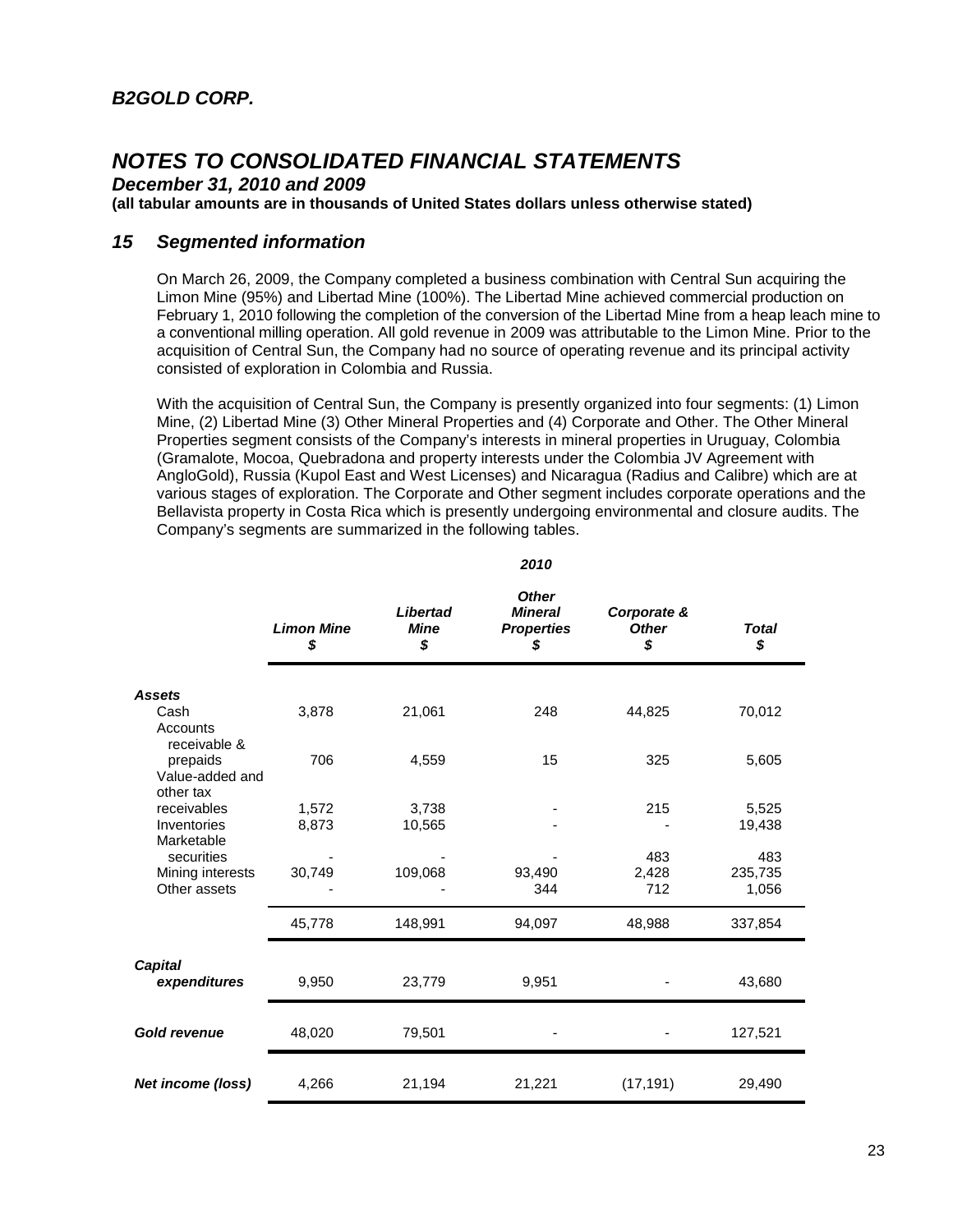*December 31, 2010 and 2009*

**(all tabular amounts are in thousands of United States dollars unless otherwise stated)**

|                                          | <b>Limon Mine</b><br>\$ | Libertad<br><b>Mine</b><br>\$ | <b>Other</b><br><b>Mineral</b><br><b>Properties</b><br>\$ | Corporate &<br><b>Other</b><br>\$ | <b>Total</b><br>\$ |
|------------------------------------------|-------------------------|-------------------------------|-----------------------------------------------------------|-----------------------------------|--------------------|
| <b>Assets</b>                            |                         |                               |                                                           |                                   |                    |
| Cash<br>Accounts<br>receivable &         | 915                     | 1,612                         | 64                                                        | 333                               | 2,924              |
| prepaids<br>Value-added and<br>other tax | 1,599                   | 1,550                         | 75                                                        | 1,701                             | 4,925              |
| receivables                              | 738                     | 2,390                         |                                                           | 45                                | 3,173              |
| Note receivable                          |                         |                               |                                                           | 1,700                             | 1,700              |
| Inventories<br>Marketable                | 7,340                   | 2,923                         |                                                           |                                   | 10,263             |
| securities                               |                         |                               |                                                           | 369                               | 369                |
| Mining interests<br>Other assets         | 26,154                  | 99,986                        | 93,893<br>1,350                                           | 2,187<br>430                      | 222,220<br>1,780   |
|                                          | 36,746                  | 108,461                       | 95,382                                                    | 6,765                             | 247,354            |
| <b>Capital</b><br>expenditures           | 1,937                   | 40,487                        | 8,649                                                     |                                   | 51,073             |
| <b>Gold revenue</b>                      | 20,638                  |                               |                                                           |                                   | 20,638             |
| Net income (loss)                        | (2,078)                 |                               | (18, 284)                                                 | (7, 426)                          | (27, 788)          |

The Company's mining interests are located in the following geographical locations

|                  | 2010<br>\$     | 2009<br>\$ |
|------------------|----------------|------------|
| Mining interests |                |            |
| Nicaragua        | 144,298        | 126,726    |
| Colombia         | 87,642         | 83,507     |
| Costa Rica       | 2,412          | 2,147      |
| Uruguay          | 1,367          |            |
| Canada           | 16             | 40         |
| Russia           | $\blacksquare$ | 9,800      |
|                  | 235,735        | 222,220    |

#### *2009*